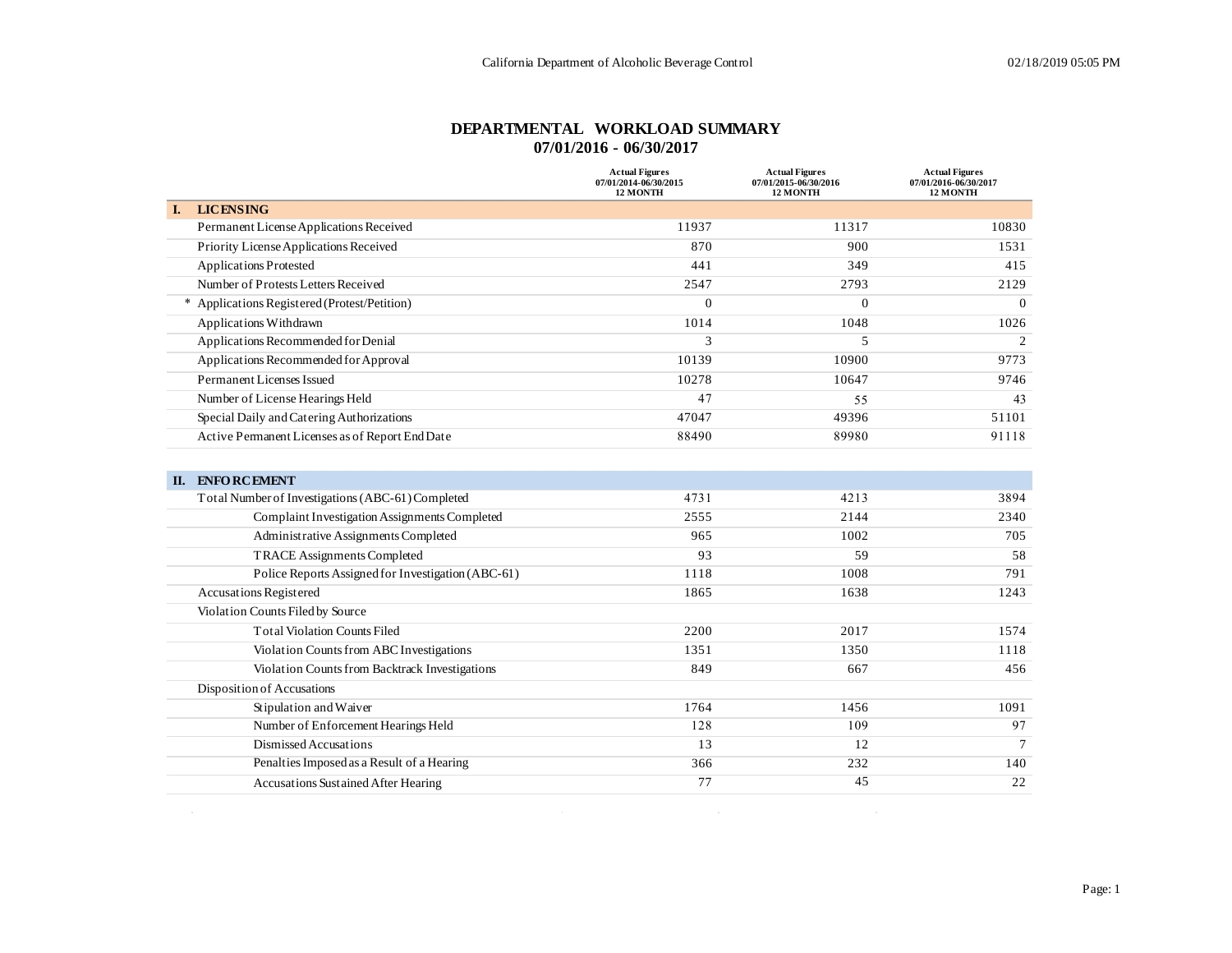| III.   | <b>REVENUE</b>                                     |              |
|--------|----------------------------------------------------|--------------|
|        | Renewals                                           | \$43,277,717 |
|        | Original Fees                                      | \$5,925,337  |
|        | Transfers                                          | \$3,037,457  |
|        | Daily Licenses                                     | \$1,515,920  |
|        | Catering Permits                                   | \$780,978    |
|        | Caterer's Authorization                            | \$589,602    |
|        | Other                                              | \$2,635,990  |
|        | Total Licensing Revenue                            | \$57,763,001 |
|        | Offers in Compromise Accepted:                     |              |
|        | Amount                                             | \$2,148,526  |
|        | Number                                             | 794          |
|        |                                                    |              |
| IV.    | <b>DECISIONS</b>                                   |              |
|        | Proposed Decisions Adopted                         | 90           |
|        | Proposed Decisions Rejected Under Section 11517(c) | 6            |
|        | Suspensions                                        | 278          |
|        | Revocations Including Those Stayed                 | 128          |
|        |                                                    |              |
|        | APPEALSFILED TO APPEALS BOARD                      | 62           |
|        |                                                    |              |
| $\ast$ | <b>COURT ACTIONS FILED/PENDING</b>                 | $\mathbf{0}$ |
|        |                                                    |              |
|        | Stip and Waiver Received after ATTY Assignment     | 58           |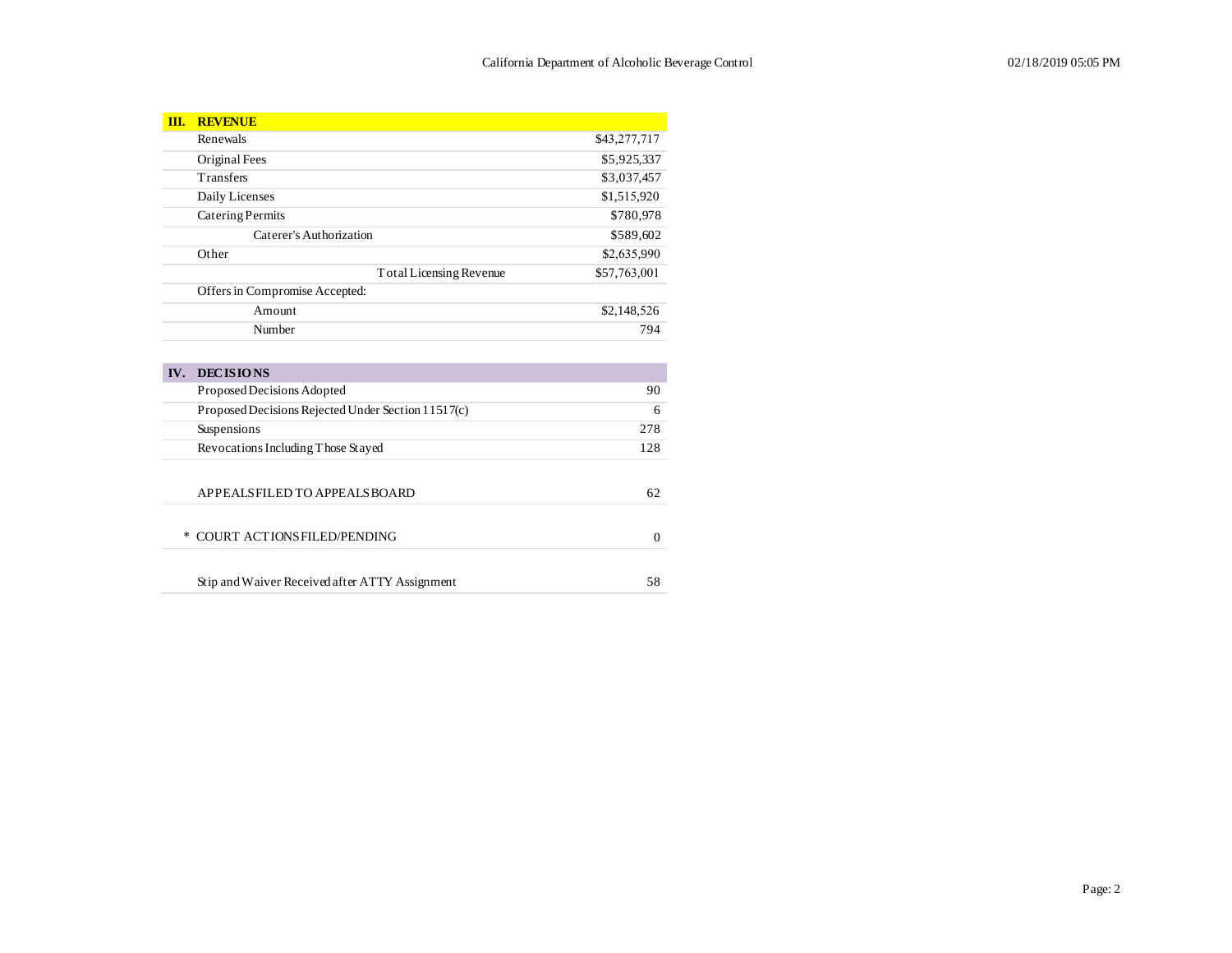\* Due to the automation of this category, data prior to August 01, 2018 will not be reflected in this total.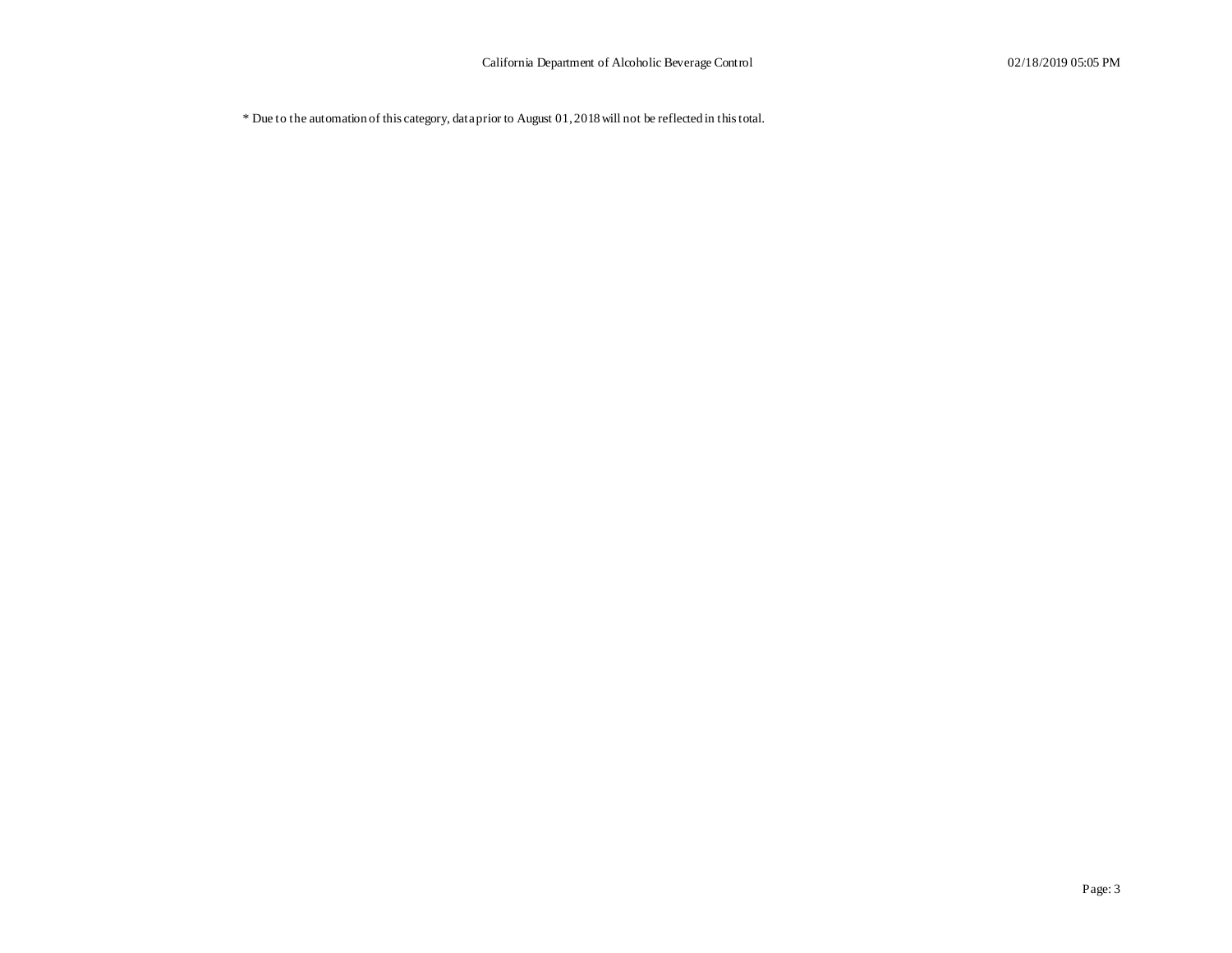## **APPLICATION AND LICENSING INVESTIGATIONS**

|                           | <b>TOTAL</b>        |                 |                  |                 |               | <b>APPLICATION INVESTIGATIONS (220'S)</b> |               |                     |                |  |  |  |
|---------------------------|---------------------|-----------------|------------------|-----------------|---------------|-------------------------------------------|---------------|---------------------|----------------|--|--|--|
| <b>HEADO UARTERS</b>      | <b>APPLICATIONS</b> |                 | <b>Originals</b> |                 |               |                                           |               |                     |                |  |  |  |
|                           | RECD(211'S)         | <b>RECEIVED</b> | <b>COMP'D</b>    | <b>APPROVED</b> | <b>DENIED</b> | <b>WITHDRAWN</b>                          | <b>VOIDED</b> | <b>NO CREDIT WD</b> | <b>PENDING</b> |  |  |  |
| <b>GAP NORTHERN</b>       |                     |                 |                  | $\Omega$        |               |                                           |               |                     |                |  |  |  |
| <b>GAP SOUTHERN</b>       |                     |                 |                  | $\Omega$        |               |                                           |               |                     |                |  |  |  |
| HEADQUARTERS              |                     |                 |                  | $\Omega$        |               |                                           |               |                     | $\Omega$       |  |  |  |
| <b>LICENSING</b>          | 246                 | 246             | 207              | 198             |               |                                           |               |                     | 44             |  |  |  |
| TEU                       |                     |                 |                  | $\Omega$        |               |                                           |               |                     | $\Omega$       |  |  |  |
| TRACE                     |                     |                 |                  | $\Omega$        |               |                                           |               |                     | 0              |  |  |  |
| <b>TRAININGNORTH</b>      |                     |                 |                  |                 |               |                                           |               |                     |                |  |  |  |
| <b>TRAININGSOUTH</b>      |                     |                 |                  |                 |               |                                           |               |                     |                |  |  |  |
| <b>HEADQUARTERSTOTALS</b> | 246                 | 246             | 207              | 198             |               |                                           |               |                     | 44             |  |  |  |

|                      | <b>TOTAL</b>        | <b>APPLICATION INVESTIGATIONS (220'S)</b> |               |                 |                |                  |                          |                     |                |
|----------------------|---------------------|-------------------------------------------|---------------|-----------------|----------------|------------------|--------------------------|---------------------|----------------|
| <b>NORTHERN</b>      | <b>APPLICATIONS</b> |                                           |               |                 |                | <b>Originals</b> |                          |                     |                |
|                      | REC'D(211'S)        | <b>RECEIVED</b>                           | <b>COMP'D</b> | <b>APPROVED</b> | <b>DENIED</b>  | <b>WITHDRAWN</b> | <b>VOIDED</b>            | <b>NO CREDIT WD</b> | <b>PENDING</b> |
| <b>CONCORD</b>       | $\sqrt{ }$          | $\Omega$                                  | $\Omega$      | $\Omega$        | $\Omega$       | $\Omega$         | $\Omega$                 | $\Omega$            | $\overline{0}$ |
| <b>EUREKA</b>        | 66                  | 24                                        | 24            | 24              | $\Omega$       | $\Omega$         | $\Omega$                 | $\Omega$            | 8              |
| <b>FRESNO</b>        | 348                 | 158                                       | 158           | 144             | $\overline{0}$ | 14               | $\overline{4}$           | $\Omega$            | 55             |
| NORTHERN DIVISION    | $\Omega$            | $\Omega$                                  | $\Omega$      | $\Omega$        | $\Omega$       | $\Omega$         | $\Omega$                 | $\Omega$            | $\overline{0}$ |
| <b>NORTHERN SOU</b>  | $\sqrt{ }$          | $\Omega$                                  | $\Omega$      | $\Omega$        | $\Omega$       | $\Omega$         | $\Omega$                 | $\Omega$            | $\overline{0}$ |
| <b>OAKLAND</b>       | 812                 | 453                                       | 440           | 403             | $\Omega$       | 37               | 10                       | 5                   | 146            |
| <b>REDDING</b>       | 214                 | 105                                       | 98            | 88              | $\theta$       | 10               |                          | $\Omega$            | 21             |
| <b>SACRAMENTO</b>    | 805                 | 508                                       | 499           | 430             |                | 68               | 3                        | $\mathbf{r}$        | 163            |
| <b>SALINAS</b>       | 261                 | 131                                       | 136           | 118             | $\overline{0}$ | 18               | $\Omega$                 | $\Omega$            | 46             |
| <b>SAN FRANCISCO</b> | 650                 | 314                                       | 341           | 304             | $\overline{0}$ | 37               | $\mathcal{L}$            | $\mathcal{D}$       | 106            |
| <b>SAN JOSE</b>      | 477                 | 258                                       | 246           | 213             | $\Omega$       | 33               | $\overline{\phantom{0}}$ |                     | 103            |
| <b>SANTA ROSA</b>    | 1122                | 840                                       | 860           | 808             | $\overline{0}$ | 52               | 16                       | 3                   | 245            |
| <b>STOCKTON</b>      | 459                 | 241                                       | 250           | 216             | $\mathbf{0}$   | 34               | 3                        | 3                   | 70             |
| NORTHERN TOTALS      | 5214                | 3032                                      | 3052          | 2748            |                | 303              | 44                       | 21                  | 963            |

|                              | <b>TOTAL</b>        | <b>APPLICATION INVESTIGATIONS (220'S)</b> |                  |               |                  |               |                     |                |     |  |  |  |  |
|------------------------------|---------------------|-------------------------------------------|------------------|---------------|------------------|---------------|---------------------|----------------|-----|--|--|--|--|
| <b>SOUTHERN</b>              | <b>APPLICATIONS</b> |                                           | <b>Originals</b> |               |                  |               |                     |                |     |  |  |  |  |
|                              | <b>RECEIVED</b>     | <b>COMP'D</b>                             | <b>APPROVED</b>  | <b>DENIED</b> | <b>WITHDRAWN</b> | <b>VOIDED</b> | <b>NO CREDIT WD</b> | <b>PENDING</b> |     |  |  |  |  |
| <b>BAKERSFIELD</b>           | 229                 | 106                                       | 112              | 101           |                  |               |                     |                | 44  |  |  |  |  |
| <b>CERRIT OS ENFORCEMENT</b> |                     |                                           |                  |               |                  |               |                     |                |     |  |  |  |  |
| <b>LA/METRO</b>              | $716_{1}$           | 358                                       | 295              | 248           |                  |               |                     |                | 318 |  |  |  |  |
| <b>LB/LAKEWOOD</b>           | 404                 | 156                                       | 191              | 158           |                  | $\sim$<br>ر ر |                     |                | 54  |  |  |  |  |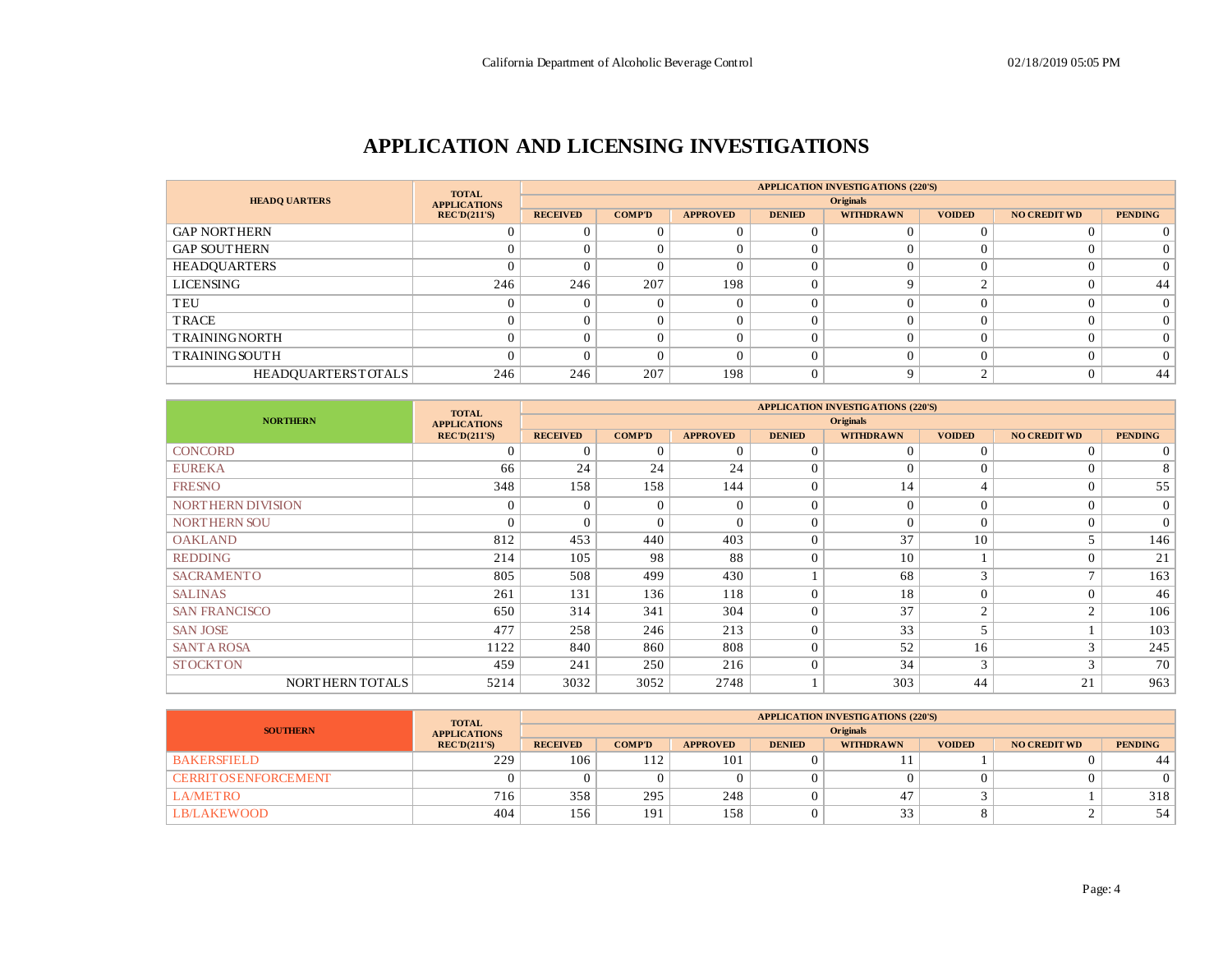|                          | <b>TOTAL</b>        |                 |               |                 |                | <b>APPLICATION INVESTIGATIONS (220'S)</b> |                |                     |                |
|--------------------------|---------------------|-----------------|---------------|-----------------|----------------|-------------------------------------------|----------------|---------------------|----------------|
| <b>HEADO UARTERS</b>     | <b>APPLICATIONS</b> |                 |               |                 |                | <b>Originals</b>                          |                |                     |                |
|                          | <b>REC'D(211'S)</b> | <b>RECEIVED</b> | <b>COMP'D</b> | <b>APPROVED</b> | <b>DENIED</b>  | <b>WITHDRAWN</b>                          | <b>VOIDED</b>  | <b>NO CREDIT WD</b> | <b>PENDING</b> |
| <b>MONROVIA</b>          | 438                 | 186             | 222           | 191             | $\Omega$       | 31                                        |                |                     | 84             |
| <b>PALM DESERT</b>       | 229                 | 125             | 137           | 119             | $\mathbf{0}$   | 18                                        | $\overline{4}$ |                     | 37             |
| <b>RIVERSIDE</b>         | 675                 | 365             | 345           | 320             | $\overline{0}$ | 25                                        | 6              | 3                   | 143            |
| <b>SAN DIEGO</b>         | 594                 | 337             | 279           | 227             | $\overline{0}$ | 52                                        | 5              | $\Omega$            | 199            |
| <b>SAN LUISOBISPO</b>    | 410                 | 293             | 303           | 282             | $\Omega$       | 21                                        | 6              | $\mathfrak{2}$      | 97             |
| <b>SAN MARCOS</b>        | 314                 | 199             | 205           | 180             |                | 24                                        | 3              | 3                   | 129            |
| <b>SANTA ANA</b>         | 719                 | 380             | 393           | 362             | $\Omega$       | 31                                        | 8              |                     | 144            |
| <b>SOUTHERN DIVISION</b> | $\sqrt{ }$          | $\Omega$        | $\theta$      | $\Omega$        | $\theta$       |                                           | $\Omega$       | $\Omega$            | $\overline{0}$ |
| <b>SOUTHERN SOU</b>      | $\Omega$            | $\Omega$        | $\Omega$      | $\Omega$        | $\overline{0}$ | $\Omega$                                  | $\theta$       | $\Omega$            | $\overline{0}$ |
| <b>VAN NUYS</b>          | 349                 | 170             | 160           | 133             | $\theta$       | 27                                        | 11             |                     | 94             |
| <b>VENTURA</b>           | 293                 | 166             | 159           | 141             | $\theta$       | 18                                        | $\mathbf{3}$   | $\Omega$            | 49             |
| <b>SOUTHERNTOTALS</b>    | 5370                | 2841            | 2801          | 2462            |                | 338                                       | 59             | 15                  | 1392           |
|                          |                     |                 |               |                 |                |                                           |                |                     |                |
| <b>STATEWIDETOTALS</b>   | 10830               | 6119            | 6060          | 5408            | $\overline{2}$ | 650                                       | 105            | 36                  | 2399           |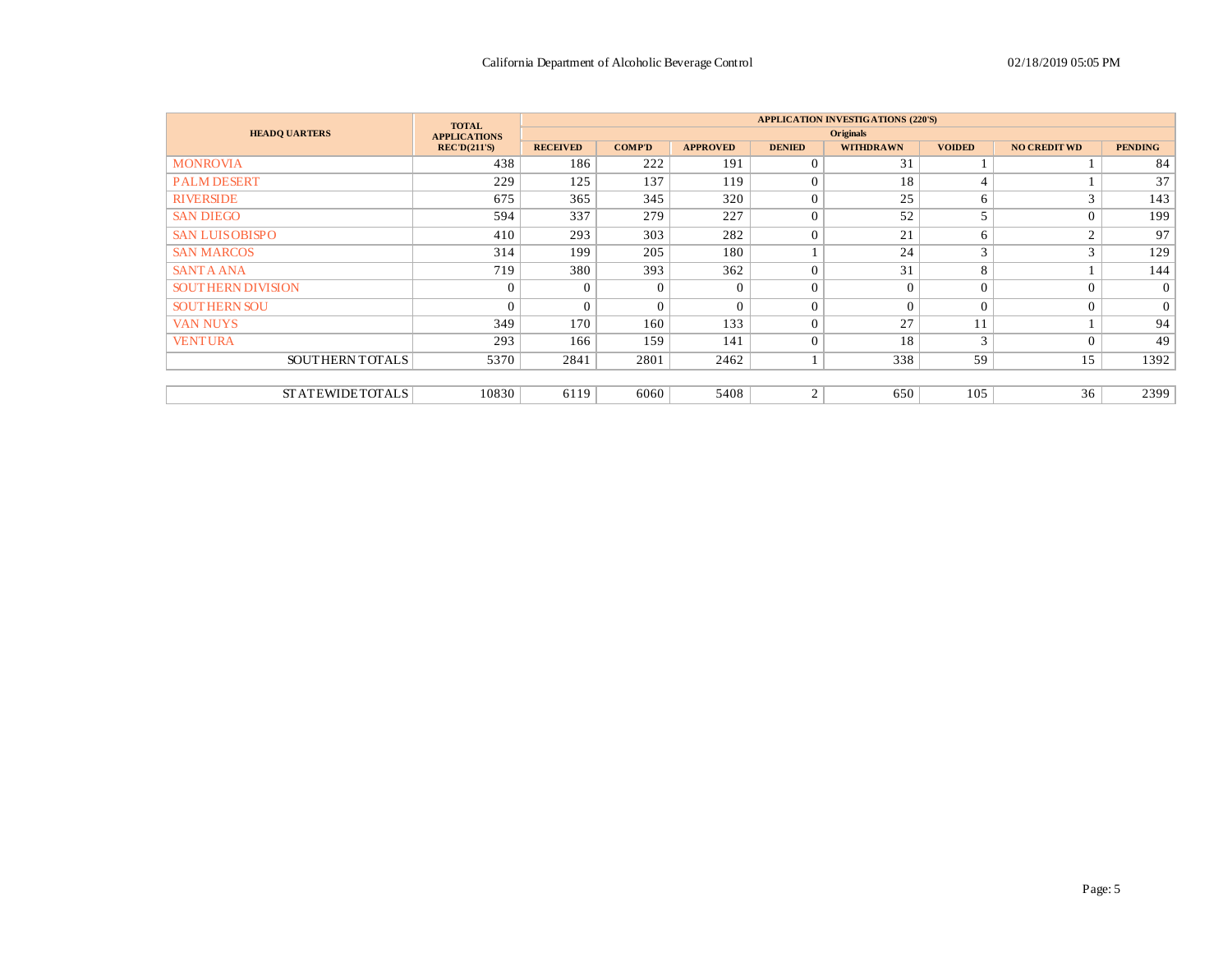## **APPLICATION AND LICENSING INVESTIGATIONS**

|                           |                 |               |                 |               | <b>APPLICATION INVESTIGATIONS (220'S)</b> |               |                     |                |
|---------------------------|-----------------|---------------|-----------------|---------------|-------------------------------------------|---------------|---------------------|----------------|
| <b>HEADQ UARTERS</b>      |                 |               |                 |               | <b>Transfers</b>                          |               |                     |                |
|                           | <b>RECEIVED</b> | <b>COMP'D</b> | <b>APPROVED</b> | <b>DENIED</b> | <b>WITHDRAWN</b>                          | <b>VOIDED</b> | <b>NO CREDIT WD</b> | <b>PENDING</b> |
| <b>GAP NORTHERN</b>       |                 |               |                 |               |                                           |               |                     |                |
| <b>GAP SOUTHERN</b>       |                 |               |                 |               |                                           |               |                     | 0              |
| HEADQUARTERS              |                 |               |                 |               |                                           |               |                     | $\Omega$       |
| LICENSING                 |                 |               |                 |               |                                           |               |                     | $\Omega$       |
| TEU                       |                 |               |                 |               |                                           |               |                     | $\Omega$       |
| TRACE                     |                 |               |                 |               |                                           |               |                     | $\Omega$       |
| <b>TRAININGNORTH</b>      |                 |               |                 |               |                                           |               |                     | $\Omega$       |
| <b>TRAININGSOUTH</b>      |                 | $\Omega$      |                 |               |                                           |               |                     | $\Omega$       |
| <b>HEADOUARTERSTOTALS</b> |                 |               |                 |               |                                           |               |                     | $\overline{0}$ |

|                      |                 |                |                 |               | <b>APPLICATION INVESTIGATIONS (220'S)</b> |               |                     |                |
|----------------------|-----------------|----------------|-----------------|---------------|-------------------------------------------|---------------|---------------------|----------------|
| <b>NORTHERN</b>      |                 |                |                 |               | <b>Transfers</b>                          |               |                     |                |
|                      | <b>RECEIVED</b> | <b>COMP'D</b>  | <b>APPROVED</b> | <b>DENIED</b> | <b>WITHDRAWN</b>                          | <b>VOIDED</b> | <b>NO CREDIT WD</b> | <b>PENDING</b> |
| <b>CONCORD</b>       | $\Omega$        | $\Omega$       | $\Omega$        | $\Omega$      | $\Omega$                                  | $\Omega$      | $\Omega$            | $\overline{0}$ |
| <b>EUREKA</b>        | 42              | 42             | 40              | $\Omega$      | $\mathcal{L}$                             |               | $\overline{0}$      | 10             |
| <b>FRESNO</b>        | 190             | 213            | 196             | $\Omega$      | 17                                        |               |                     | 42             |
| NORTHERN DIVISION    | $\overline{0}$  | $\overline{0}$ | $\Omega$        | $\Omega$      | $\Omega$                                  | $\Omega$      | $\Omega$            | $\overline{0}$ |
| <b>NORTHERN SOU</b>  | $\Omega$        | $\Omega$       | $\Omega$        | $\Omega$      | $\Omega$                                  | $\Omega$      | $\overline{0}$      | $\overline{0}$ |
| <b>OAKLAND</b>       | 359             | 367            | 346             | $\Omega$      | 21                                        | $\mathbf Q$   |                     | 99             |
| <b>REDDING</b>       | 109             | 117            | 110             | 0             |                                           |               | $\Omega$            | 24             |
| <b>SACRAMENTO</b>    | 297             | 274            | 253             | $\Omega$      | 21                                        | $\Omega$      | $\overline{0}$      | 89             |
| <b>SALINAS</b>       | 130             | 140            | 135             | $\Omega$      |                                           | $\rightarrow$ |                     | 29             |
| <b>SAN FRANCISCO</b> | 336             | 354            | 334             | $\Omega$      | 20                                        | $\sim$        |                     | 67             |
| <b>SAN JOSE</b>      | 219             | 206            | 186             | $\Omega$      | 20                                        | $\sim$        | $\Omega$            | 62             |
| <b>SANTA ROSA</b>    | 282             | 301            | 288             | $\Omega$      | 13                                        | 6             |                     | 60             |
| <b>STOCKTON</b>      | 218             | 211            | 203             | $\Omega$      | 8                                         | $\sim$        |                     | 49             |
| NORTHERN TOTALS      | 2182            | 2225           | 2091            | $\Omega$      | 134                                       | 28            | 6                   | 531            |

|                              | <b>APPLICATION INVESTIGATIONS (220'S)</b> |               |                 |               |                  |               |                     |                |  |  |  |
|------------------------------|-------------------------------------------|---------------|-----------------|---------------|------------------|---------------|---------------------|----------------|--|--|--|
| <b>SOUTHERN</b>              | <b>Transfers</b>                          |               |                 |               |                  |               |                     |                |  |  |  |
|                              | <b>RECEIVED</b>                           | <b>COMP'D</b> | <b>APPROVED</b> | <b>DENIED</b> | <b>WITHDRAWN</b> | <b>VOIDED</b> | <b>NO CREDIT WD</b> | <b>PENDING</b> |  |  |  |
| <b>BAKERSFIELD</b>           | 123                                       | 142           | 124             |               | 10               |               |                     |                |  |  |  |
| <b>CERRIT OS ENFORCEMENT</b> |                                           | 0             |                 |               |                  |               |                     |                |  |  |  |
| <b>LA/METRO</b>              | 358                                       | 353           | 317             |               | 36               |               |                     | 110            |  |  |  |
| <b>LB/LAKEWOOD</b>           | 248                                       | 267           | 242             |               | ົ<br>ر_          |               |                     | 47             |  |  |  |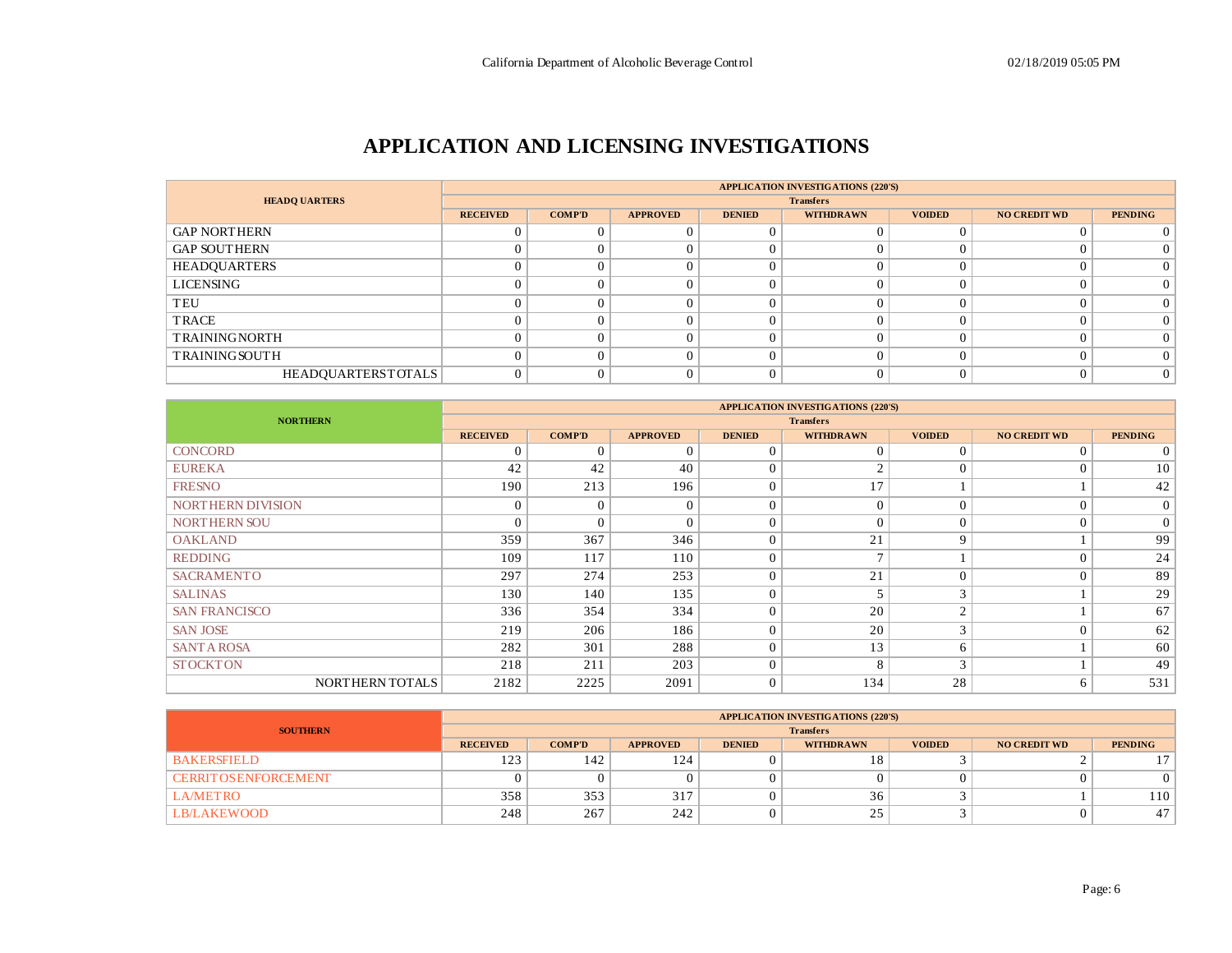|                          |                 |                |                 |                | <b>APPLICATION INVESTIGATIONS (220'S)</b> |               |                     |                 |
|--------------------------|-----------------|----------------|-----------------|----------------|-------------------------------------------|---------------|---------------------|-----------------|
| <b>HEADQ UARTERS</b>     |                 |                |                 |                | <b>Transfers</b>                          |               |                     |                 |
|                          | <b>RECEIVED</b> | <b>COMP'D</b>  | <b>APPROVED</b> | <b>DENIED</b>  | <b>WITHDRAWN</b>                          | <b>VOIDED</b> | <b>NO CREDIT WD</b> | <b>PENDING</b>  |
| <b>MONROVIA</b>          | 252             | 274            | 243             | $\Omega$       | 31                                        | $\mathcal{L}$ | $\Omega$            | 68              |
| <b>PALM DESERT</b>       | 104             | 115            | 97              | $\Omega$       | 18                                        | $\Omega$      | $\Omega$            | 31              |
| <b>RIVERSIDE</b>         | 310             | 290            | 263             | $\Omega$       | 27                                        | 8             | $\Omega$            | 77              |
| <b>SAN DIEGO</b>         | 257             | 254            | 238             | $\Omega$       | 16                                        | 3             | $\overline{0}$      | 100             |
| <b>SAN LUISOBISPO</b>    | 117             | 103            | 98              | $\Omega$       |                                           | $\Omega$      | $\overline{0}$      | 34              |
| <b>SAN MARCOS</b>        | 115             | 97             | 91              | $\Omega$       | 6                                         | $\sim$        | $\Omega$            | 53              |
| <b>SANTA ANA</b>         | 339             | 346            | 319             | $\Omega$       | 27                                        | $\sim$        | 2                   | 82              |
| <b>SOUTHERN DIVISION</b> | $\mathbf{0}$    | $\mathbf{0}$   | $\Omega$        | $\Omega$       | $\Omega$                                  | $\Omega$      | $\theta$            | $\vert 0 \vert$ |
| <b>SOUTHERN SOU</b>      | $\overline{0}$  | $\overline{0}$ | $\Omega$        | $\Omega$       | $\Omega$                                  | $\Omega$      | $\mathbf{0}$        | $\overline{0}$  |
| <b>VAN NUYS</b>          | 179             | 154            | 138             | $\Omega$       | 16                                        | 10            | 3                   | 62              |
| <b>VENTURA</b>           | 127             | 121            | 104             | $\Omega$       | 17                                        | $\sim$        | 2                   | 34              |
| SOUTHERN TOTALS          | 2529            | 2516           | 2274            | $\overline{0}$ | 242                                       | 38            | 10                  | 715             |
|                          |                 |                |                 |                |                                           |               |                     |                 |
| <b>STATEWIDETOTALS</b>   | 4711            | 4741           | 4365            | $\overline{0}$ | 376                                       | 66            | 16                  | 1246            |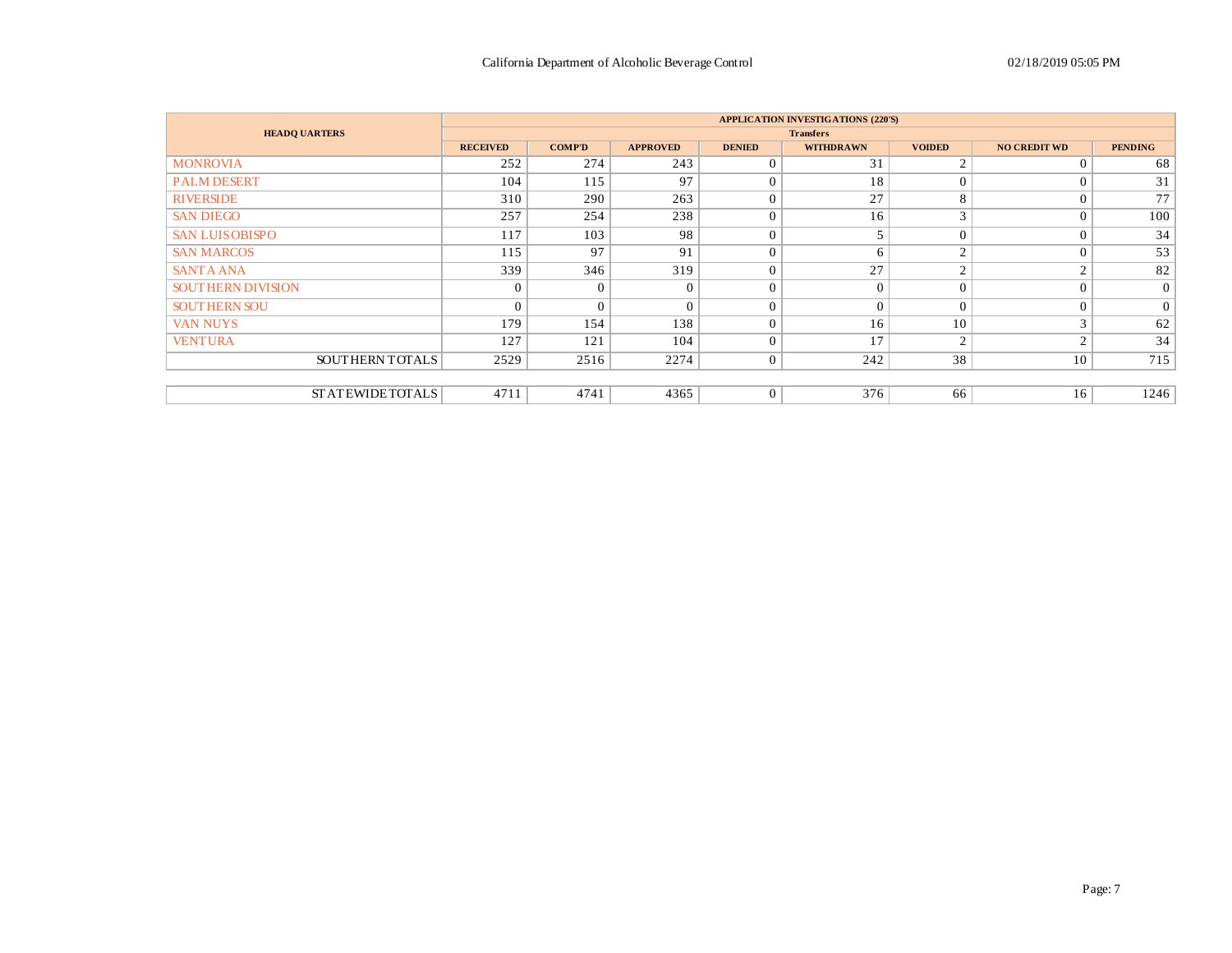# **APPLICATION AND LICENSING INVESTIGATIONS (continue)**

| <b>HEADO UARTERS</b>      | <b>PRIORITY RECEIVED PROTESTED APPLICATIONS</b> | <b>TOTAL APPLICATIONS REGISTERED</b> |                 |                            |  |  |  |
|---------------------------|-------------------------------------------------|--------------------------------------|-----------------|----------------------------|--|--|--|
|                           |                                                 | <b>PROTESTS</b>                      | <b>PETITION</b> | <b>PETITION / PROTESTS</b> |  |  |  |
| <b>GAP NORTHERN</b>       |                                                 |                                      |                 |                            |  |  |  |
| <b>GAP SOUTHERN</b>       |                                                 |                                      |                 |                            |  |  |  |
| <b>HEADQUARTERS</b>       |                                                 |                                      |                 |                            |  |  |  |
| <b>LICENSING</b>          |                                                 |                                      |                 |                            |  |  |  |
| TEU                       |                                                 |                                      |                 |                            |  |  |  |
| <b>TRACE</b>              |                                                 |                                      |                 |                            |  |  |  |
| <b>TRAININGNORTH</b>      |                                                 |                                      |                 |                            |  |  |  |
| <b>TRAINING SOUTH</b>     |                                                 |                                      |                 |                            |  |  |  |
| <b>HEADOUARTERSTOTALS</b> |                                                 | $*$ 0                                | $*0$            | $*0$                       |  |  |  |

| <b>NORTHERN</b>          |          | <b>PRIORITY RECEIVED PROTESTED APPLICATIONS</b> |                 | <b>TOTAL APPLICATIONS REGISTERED</b> |                            |
|--------------------------|----------|-------------------------------------------------|-----------------|--------------------------------------|----------------------------|
|                          |          |                                                 | <b>PROTESTS</b> | <b>PETITION</b>                      | <b>PETITION / PROTESTS</b> |
| <b>CONCORD</b>           | $\Omega$ |                                                 | $\Omega$        | $\Omega$                             | $\Omega$                   |
| <b>EUREKA</b>            | $\Omega$ |                                                 | $\Omega$        | $\Omega$                             | $\Omega$                   |
| <b>FRESNO</b>            | 69       | 10                                              | $\Omega$        | $\Omega$                             | $\Omega$                   |
| <b>NORTHERN DIVISION</b> | $\Omega$ |                                                 | $\Omega$        | $\Omega$                             | $\Omega$                   |
| <b>NORTHERN SOU</b>      | $\Omega$ |                                                 | $\Omega$        | $\Omega$                             | $\Omega$                   |
| <b>OAKLAND</b>           | 117      | 18                                              | $\Omega$        | $\Omega$                             | $\Omega$                   |
| <b>REDDING</b>           | 25       | 7                                               | $\Omega$        | $\Omega$                             | $\Omega$                   |
| <b>SACRAMENTO</b>        | 110      | 27                                              | $\Omega$        | $\theta$                             | $\Omega$                   |
| <b>SALINAS</b>           | 35       | 6                                               | $\Omega$        | $\theta$                             | $\Omega$                   |
| <b>SAN FRANCISCO</b>     | 15       | 33                                              | $\Omega$        | $\Omega$                             | $\Omega$                   |
| <b>SAN JOSE</b>          | 67       | 25                                              | $\Omega$        | $\Omega$                             | $\Omega$                   |
| <b>SANT A ROSA</b>       | 21       | 15                                              | $\Omega$        | $\Omega$                             | $\Omega$                   |
| <b>STOCKTON</b>          | 104      | 15                                              | $\Omega$        | $\Omega$                             | $\Omega$                   |
| NORTHERN TOTALS          | 563      | 157                                             | $*0$            | $*0$                                 | $*0$                       |

| <b>SOUTHERN</b>              |     | <b>PRIORITY RECEIVED PROTESTED APPLICATIONS</b> | <b>TOTAL APPLICATIONS REGISTERED</b> |                 |                            |  |  |  |  |
|------------------------------|-----|-------------------------------------------------|--------------------------------------|-----------------|----------------------------|--|--|--|--|
|                              |     |                                                 | <b>PROTESTS</b>                      | <b>PETITION</b> | <b>PETITION / PROTESTS</b> |  |  |  |  |
| <b>BAKERSFIELD</b>           | 62  |                                                 |                                      |                 |                            |  |  |  |  |
| <b>CERRIT OS ENFORCEMENT</b> |     |                                                 |                                      |                 |                            |  |  |  |  |
| <b>LA/METRO</b>              | 181 | 38                                              |                                      |                 |                            |  |  |  |  |
| <b>LB/LAKEWOOD</b>           | 54  | 18                                              |                                      |                 |                            |  |  |  |  |
| <b>MONROVIA</b>              | 57  |                                                 |                                      |                 |                            |  |  |  |  |
| <b>PALM DESERT</b>           | 22  |                                                 |                                      |                 |                            |  |  |  |  |
| <b>RIVERSIDE</b>             | 65  | 27                                              |                                      |                 |                            |  |  |  |  |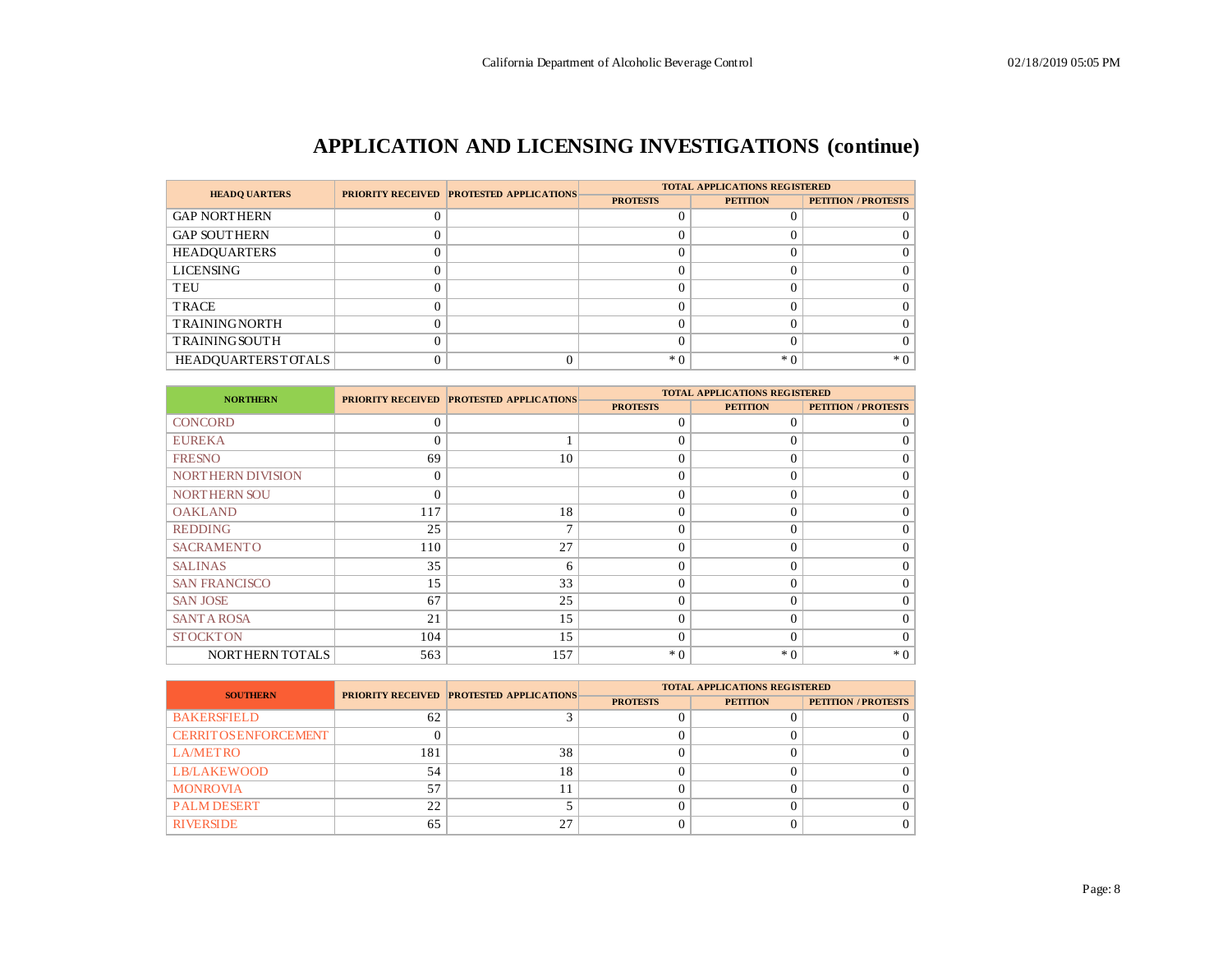| <b>HEADO UARTERS</b>     |      | <b>PRIORITY RECEIVED PROTESTED APPLICATIONS</b> |                 | <b>TOTAL APPLICATIONS REGISTERED</b> |                            |
|--------------------------|------|-------------------------------------------------|-----------------|--------------------------------------|----------------------------|
|                          |      |                                                 | <b>PROTESTS</b> | <b>PETITION</b>                      | <b>PETITION / PROTESTS</b> |
| <b>SAN DIEGO</b>         | 134  | 55                                              |                 | $\Omega$                             |                            |
| <b>SAN LUISOBISPO</b>    | 41   | 6                                               |                 | $\Omega$                             |                            |
| <b>SAN MARCOS</b>        | 60   | 42                                              |                 | $\Omega$                             |                            |
| <b>SANTA ANA</b>         | 124  | 20                                              |                 | $\theta$                             |                            |
| <b>SOUTHERN DIVISION</b> | 35   |                                                 |                 | $\Omega$                             |                            |
| <b>SOUTHERN SOU</b>      |      |                                                 |                 | $\Omega$                             |                            |
| <b>VAN NUYS</b>          | 85   | 21                                              |                 | $\Omega$                             |                            |
| <b>VENTURA</b>           | 48   | 12                                              |                 | $\Omega$                             |                            |
| SOUTHERN TOTALS          | 968  | 258                                             | $*$ 0           | $*0$                                 | $*0$                       |
|                          |      |                                                 |                 |                                      |                            |
| <b>STATEWIDETOTALS</b>   | 1531 | 415                                             | $*$ 0           | $*$ 0                                | $*0$                       |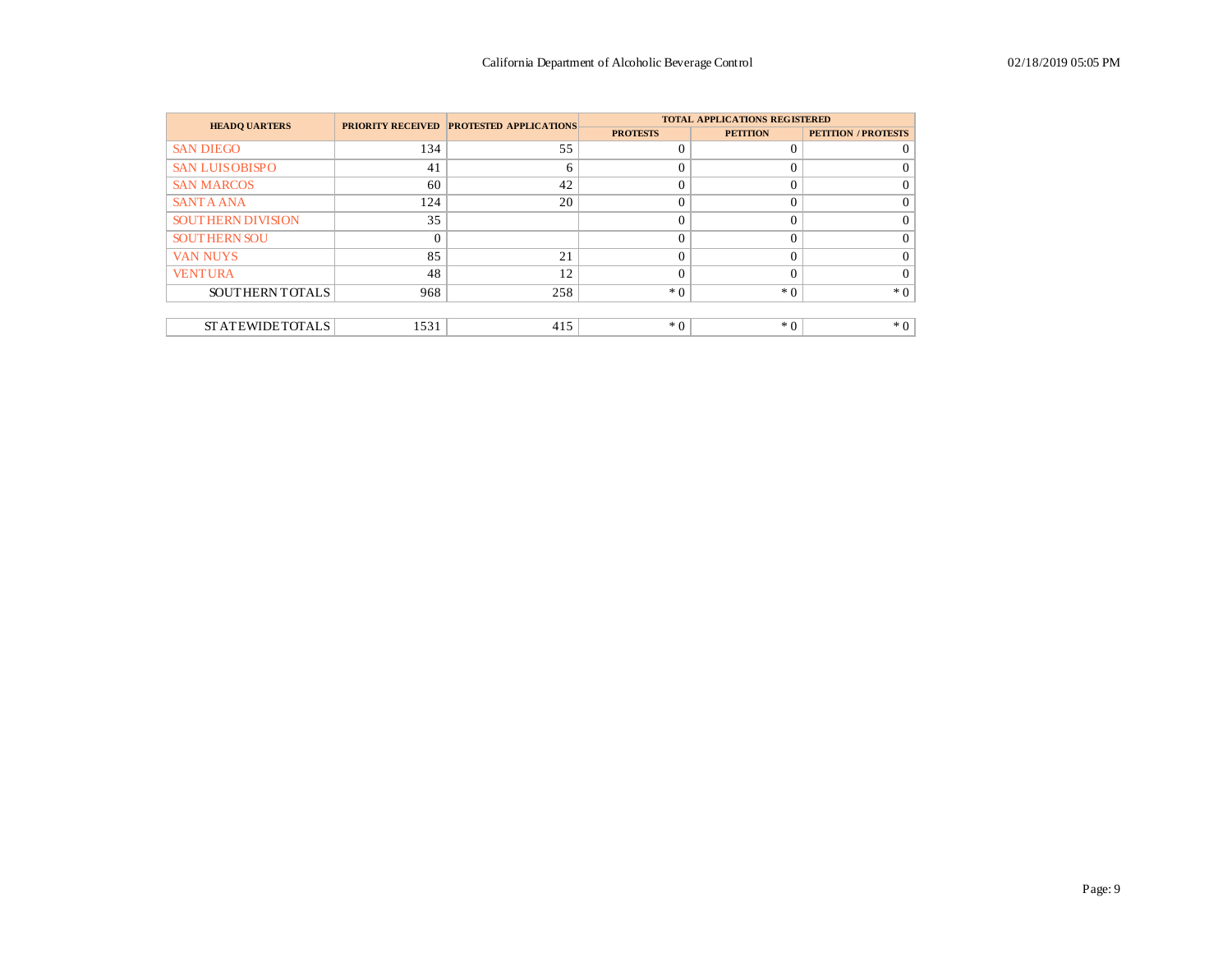## **ASSIGNMENTS**

| <b>HEADO UARTERS</b>      |              | <b>LICENSING</b><br><b>ASSIGNMENTS (ABC-61)</b> |               | <b>COMPLAINT INVESTIGATION</b><br><b>ASSIGNMENTS (ABC-61)</b> |               |               | <b>ADMINISTRATION</b><br><b>ASSIGNMENTS (ABC-61)</b> |               |               | <b>POLICE REPORTS ASSIGNED FOR</b><br><b>INVESTIGATION (ABC-61)</b> |        |               |              | <b>TRACE</b><br><b>ASSIGNMENTS (ABC-61)</b> |               |  |
|---------------------------|--------------|-------------------------------------------------|---------------|---------------------------------------------------------------|---------------|---------------|------------------------------------------------------|---------------|---------------|---------------------------------------------------------------------|--------|---------------|--------------|---------------------------------------------|---------------|--|
|                           | <b>REC'D</b> | <b>COMP'D</b>                                   | <b>PEND'G</b> | <b>REC'D</b>                                                  | <b>COMP'D</b> | <b>PEND'G</b> | <b>REC'D</b>                                         | <b>COMP'D</b> | <b>PEND'G</b> | <b>REC'D</b>                                                        | COMP'D | <b>PEND'G</b> | <b>REC'D</b> | <b>COMP'D</b>                               | <b>PEND'G</b> |  |
| <b>GAP NORTHERN</b>       |              |                                                 |               |                                                               |               |               |                                                      |               | 0             | 164                                                                 | 161    |               |              |                                             | $\Omega$      |  |
| <b>GAP SOUTHERN</b>       |              |                                                 |               |                                                               | $\sim$        |               |                                                      |               | 0             | 149                                                                 | 149    | 22            |              |                                             | $\Omega$      |  |
| <b>HEADQUARTERS</b>       |              |                                                 |               |                                                               | $\Omega$      |               |                                                      | $\sim$        | 34            |                                                                     |        |               |              |                                             | $\Omega$      |  |
| LICENSING                 |              |                                                 |               |                                                               | $\Omega$      |               |                                                      |               | $\Omega$      |                                                                     |        |               |              |                                             | $\Omega$      |  |
| TEU                       |              |                                                 |               | 568                                                           | 379           | 547           | 20                                                   | 18            |               |                                                                     |        |               |              |                                             | $\Omega$      |  |
| TRACE                     |              |                                                 |               |                                                               | $\Omega$      |               |                                                      |               | 0             |                                                                     |        |               |              |                                             | $\Omega$      |  |
| <b>TRAININGNORTH</b>      |              |                                                 |               |                                                               | $\Omega$      |               |                                                      |               | $\Omega$      |                                                                     |        |               |              |                                             | $\Omega$      |  |
| <b>TRAINING SOUTH</b>     |              |                                                 |               |                                                               | $\Omega$      |               |                                                      |               | $\Omega$      |                                                                     |        |               |              |                                             | $\Omega$      |  |
| <b>HEADOUARTERSTOTALS</b> |              |                                                 |               | 571                                                           | 384           | 547           | 20                                                   | 20            | 37            | 313                                                                 | 310    | 26            |              |                                             | $\Omega$      |  |

| <b>NORTHERN</b>          |              | <b>LICENSING</b><br><b>ASSIGNMENTS (ABC-61)</b> |               | <b>COMPLAINT INVESTIGATION</b><br><b>ASSIGNMENTS (ABC-61)</b> |               |               |              | <b>ADMINISTRATION</b><br><b>ASSIGNMENTS (ABC-61)</b> |               |              | <b>POLICE REPORTS ASSIGNED FOR</b><br><b>INVESTIGATION (ABC-61)</b> |               | <b>TRACE</b><br><b>ASSIGNMENTS (ABC-61)</b> |                |                   |
|--------------------------|--------------|-------------------------------------------------|---------------|---------------------------------------------------------------|---------------|---------------|--------------|------------------------------------------------------|---------------|--------------|---------------------------------------------------------------------|---------------|---------------------------------------------|----------------|-------------------|
|                          | <b>REC'D</b> | <b>COMP'D</b>                                   | <b>PEND'G</b> | <b>REC'D</b>                                                  | <b>COMP'D</b> | <b>PEND'G</b> | <b>REC'D</b> | <b>COMP'D</b>                                        | <b>PEND'G</b> | <b>REC'D</b> | <b>COMP'D</b>                                                       | <b>PEND'G</b> | <b>REC'D</b>                                | <b>COMP'D</b>  | <b>PEND'G</b>     |
| <b>CONCORD</b>           | $\sqrt{ }$   | $\Omega$                                        |               | $\Omega$                                                      | $\Omega$      | 0             |              |                                                      |               | $\Omega$     | $\Omega$                                                            |               | $\Omega$                                    | $\Omega$       | $\Omega$          |
| <b>EUREKA</b>            | 13           | 13                                              | 4             | 10                                                            | 12            | 21            | 3            | $\overline{c}$                                       |               | 5            | 6                                                                   | $\sim$        | $\Omega$                                    | $\theta$       | $\overline{0}$    |
| <b>FRESNO</b>            | 135          | 126                                             | 43            | 110                                                           | 145           | 84            | 28           | 35                                                   |               | 30           | 22                                                                  | 18            |                                             | 5              | $\vert$ 0 $\vert$ |
| <b>NORTHERN DIVISION</b> | $\Omega$     | $\Omega$                                        | $\Omega$      | $\Omega$                                                      | $\Omega$      | $\Omega$      | $\Omega$     | $\Omega$                                             | $\Omega$      | $\Omega$     | $\Omega$                                                            |               | $\Omega$                                    | $\Omega$       | $\vert$ 0 $\vert$ |
| <b>NORTHERN SOU</b>      | $\Omega$     |                                                 | $\Omega$      | 13                                                            | 16            | $\mathbf Q$   |              | 2                                                    | $\sim$        | $\sim$<br>3  | $\sim$                                                              |               | $\overline{2}$                              | $\overline{c}$ | $\Omega$          |
| <b>OAKLAND</b>           | 97           | 110                                             | 32            | 127                                                           | 125           | 181           | 72           | 64                                                   | 30            | 36           | 27                                                                  |               | 3                                           | $\overline{4}$ | $\vert$ 0 $\vert$ |
| <b>REDDING</b>           | 34           | 37                                              | 14            | 50                                                            | 53            | 170           | 5            |                                                      | 25            | $\Omega$     |                                                                     |               |                                             | $\sim$         |                   |
| <b>SACRAMENTO</b>        | 155          | 167                                             | 96            | 143                                                           | 239           | 149           | 34           | 37                                                   | 3             |              | $\mathbf{r}$                                                        | $\sim$        | 3                                           |                | $\overline{2}$    |
| <b>SALINAS</b>           | 39           | 49                                              | 11            | 46                                                            | 53            | 81            | 13           | 17                                                   | $\mathcal{L}$ | 10           | 20                                                                  | 8             | $\overline{4}$                              | $\Omega$       | 2                 |
| <b>SAN FRANCISCO</b>     | 108          | 119                                             | 29            | 106                                                           | 94            | 192           | 52           | 49                                                   | 19            | 23           | 23                                                                  | 14            | 3                                           | 3              | 0 <sup>1</sup>    |
| <b>SAN JOSE</b>          | 96           | 91                                              | 63            | 60                                                            | 89            | 106           | 31           | 27                                                   | 18            | 6            | $\mathbf Q$                                                         | 6             | $\Omega$                                    | 3              | 0 <sup>1</sup>    |
| <b>SANT A ROSA</b>       | 196          | 191                                             | 35            | 87                                                            | 65            | 81            | 35           | 30                                                   | 15            | 8            | $\mathbf Q$                                                         |               | 15                                          | 15             | 0 <sup>1</sup>    |
| <b>STOCKTON</b>          | 57           | 100                                             | 37            | 105                                                           | 74            | 129           | 53           | 44                                                   | 24            | $\mathbf Q$  | 13                                                                  | $\sim$        | 8                                           | 6              | 3 <sup>1</sup>    |
| NORTHERN TOTALS          | 930          | 1003                                            | 364           | 857                                                           | 965           | 1203          | 331          | 312                                                  | 144           | 131          | 140                                                                 | 70            | 44                                          | 43             | 8                 |

| <b>SOUTHERN</b>              |              | <b>LICENSING</b><br><b>ASSIGNMENTS (ABC-61)</b> |               | <b>COMPLAINT INVESTIGATION</b><br><b>ASSIGNMENTS (ABC-61)</b> |               |               |              | <b>ADMINISTRATION</b><br><b>ASSIGNMENTS (ABC-61)</b> |               | <b>POLICE REPORTS ASSIGNED FOR</b><br><b>INVESTIGATION (ABC-61)</b> |               |               | <b>TRACE</b><br><b>ASSIGNMENTS (ABC-61)</b> |               |               |
|------------------------------|--------------|-------------------------------------------------|---------------|---------------------------------------------------------------|---------------|---------------|--------------|------------------------------------------------------|---------------|---------------------------------------------------------------------|---------------|---------------|---------------------------------------------|---------------|---------------|
|                              | <b>REC'D</b> | <b>COMP'D</b>                                   | <b>PEND'G</b> | <b>REC'D</b>                                                  | <b>COMP'D</b> | <b>PEND'G</b> | <b>REC'D</b> | <b>COMP'D</b>                                        | <b>PEND'G</b> | <b>REC'D</b>                                                        | <b>COMP'D</b> | <b>PEND'G</b> | <b>REC'D</b>                                | <b>COMP'D</b> | <b>PEND'G</b> |
| <b>BAKERSFIELD</b>           | 32           | 48                                              |               | 39                                                            |               |               |              |                                                      |               | 39                                                                  | 34            |               |                                             |               |               |
| <b>CERRIT OS ENFORCEMENT</b> |              |                                                 |               | $\sim$ 1<br>1.21                                              | 140           | 139           | 67           | 72                                                   |               | 59                                                                  | 56            |               |                                             |               |               |
| LA/METRO                     | 152          | 145                                             | 127           |                                                               |               |               |              |                                                      |               |                                                                     |               |               |                                             |               | 0             |
| <b>LB/LAKEWOOD</b>           | 126          | 125                                             | 56            |                                                               | 75            | 57            | 40           | 33                                                   | $\Delta$      | 10                                                                  |               |               |                                             |               | 0             |
| <b>MONROVIA</b>              | 150          | 154                                             | 55            | 34                                                            | 38            | 64            |              | $\sim$                                               |               | 65                                                                  | 59            | $\sim$<br>∸   |                                             |               | 0             |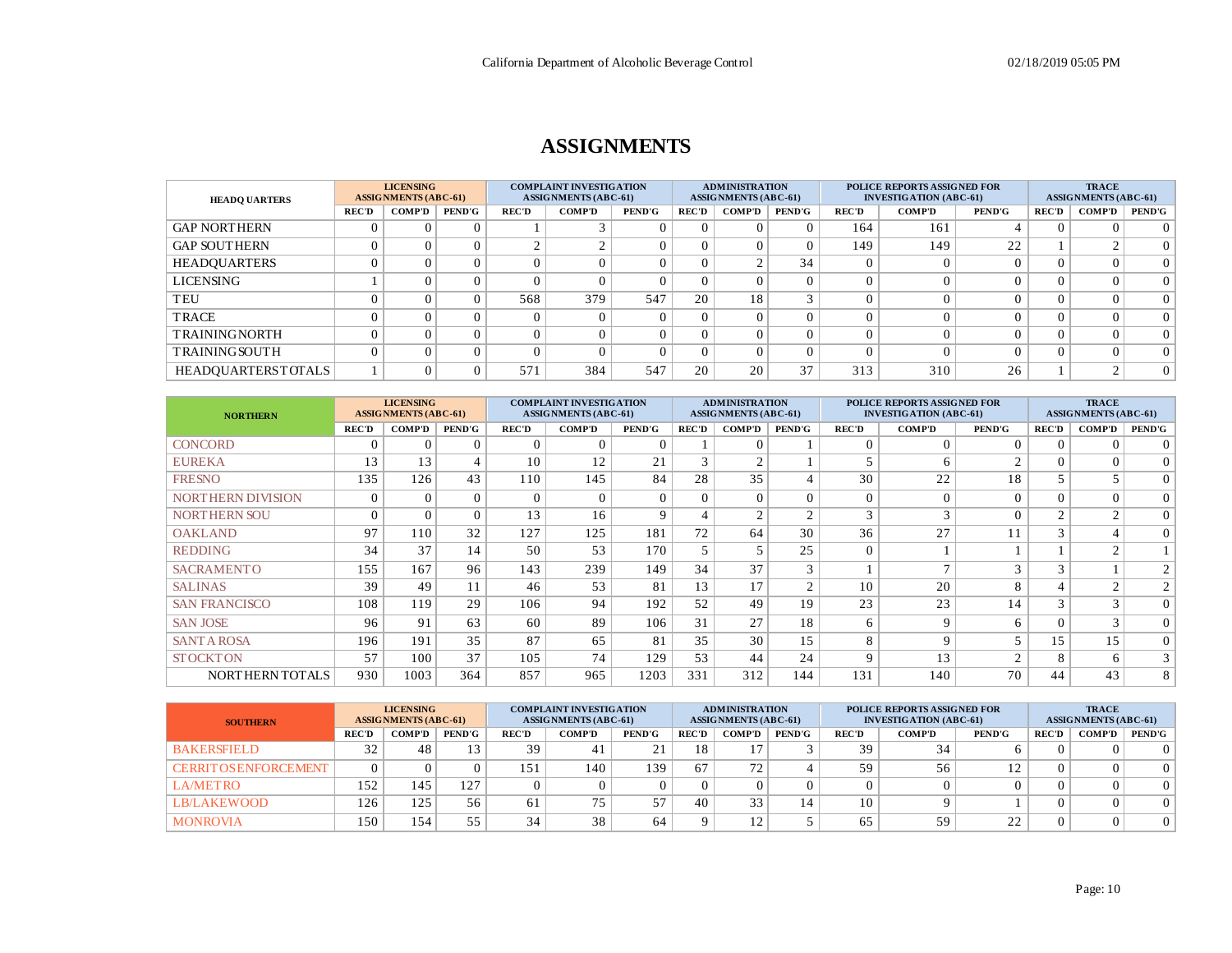| <b>HEADO UARTERS</b>      |              | <b>LICENSING</b><br><b>ASSIGNMENTS (ABC-61)</b> |               | <b>COMPLAINT INVESTIGATION</b><br><b>ASSIGNMENTS (ABC-61)</b> |               |               | <b>ADMINISTRATION</b><br><b>ASSIGNMENTS (ABC-61)</b> |               |               | POLICE REPORTS ASSIGNED FOR<br><b>INVESTIGATION (ABC-61)</b> |               | <b>TRACE</b><br><b>ASSIGNMENTS (ABC-61)</b> |                    |                |                 |
|---------------------------|--------------|-------------------------------------------------|---------------|---------------------------------------------------------------|---------------|---------------|------------------------------------------------------|---------------|---------------|--------------------------------------------------------------|---------------|---------------------------------------------|--------------------|----------------|-----------------|
|                           | <b>REC'D</b> | <b>COMP'D</b>                                   | <b>PEND'G</b> | <b>REC'D</b>                                                  | <b>COMP'D</b> | <b>PEND'G</b> | <b>REC'D</b>                                         | <b>COMP'D</b> | <b>PEND'G</b> | <b>REC'D</b>                                                 | <b>COMP'D</b> | <b>PEND'G</b>                               | <b>REC'D</b>       | <b>COMP'D</b>  | PEND'G          |
| <b>PALM DESERT</b>        | 108          | 99                                              | 46            | 34                                                            | 75            | 25            | 14                                                   | 8             | 15            | 18                                                           | 19            |                                             | $\Omega$           | $\Omega$       | $\Omega$        |
| <b>RIVERSIDE</b>          | 95           | 84                                              | 103           | 114                                                           | 135           | 88            | 64                                                   | 65            | 20            | 39                                                           | 32            |                                             |                    |                |                 |
| <b>SAN DIEGO</b>          | 225          | 207                                             | 123           | 74                                                            | 91            | 28            | 16                                                   | 21            |               | 28                                                           | 36            | 12                                          | $\sim$             | 2              | $\overline{0}$  |
| <b>SAN LUISOBISPO</b>     | 96           | 92                                              | 26            | 40                                                            | 28            | 36            | 18                                                   | 15            | 11            |                                                              | 6             |                                             |                    |                |                 |
| <b>SAN MARCOS</b>         | 80           | 100                                             | 63            | 58                                                            | 48            | 70            | 17                                                   | 11            | 28            | 11                                                           |               | 14                                          | $\Omega$           |                |                 |
| <b>SANTA ANA</b>          | 230          | 243                                             | 95            | 183                                                           | 145           | 135           | 57                                                   | 65            | 13            | 22                                                           | 16            | 17                                          | 5                  | $\overline{4}$ | 4 <sup>1</sup>  |
| <b>SOUT HERN DIVISION</b> | $\Omega$     |                                                 | $\Omega$      | $\Omega$                                                      | $\Omega$      | $\Omega$      | $\Omega$                                             | $\Omega$      | $\Omega$      | $\Omega$                                                     | $\Omega$      | $\Omega$                                    | $\Omega$           | $\Omega$       | $\overline{0}$  |
| <b>SOUTHERN SOU</b>       | $\Omega$     |                                                 | $\Omega$      | 8                                                             | 13            | 27            | $\overline{0}$                                       | $\Omega$      | $\sim$        | $\theta$                                                     | $\Omega$      |                                             | $\Omega$           | $\theta$       | $\Omega$        |
| <b>VAN NUYS</b>           | 109          | 114                                             | 60            | 99                                                            | 106           | 88            | 44                                                   | 42            | 16            | 47                                                           | 47            | $\overline{ }$                              | $\sim$             |                |                 |
| <b>VENTURA</b>            | 109          | 92                                              | 34            | 37                                                            | 56            | 23            | 16                                                   | 12            | $\mathbf{Q}$  | 18                                                           | 22            |                                             | $\sim$<br>$\Delta$ | 3              |                 |
| SOUTHERN TOTALS           | 1512         | 1503                                            | 801           | 932                                                           | 991           | 801           | 380                                                  | 373           | 145           | 361                                                          | 341           | 108                                         | 14                 | 13             | 9 <sup>°</sup>  |
|                           |              |                                                 |               |                                                               |               |               |                                                      |               |               |                                                              |               |                                             |                    |                |                 |
| <b>STATEWIDETOTALS</b>    | 2443         | 2506                                            | 1165          | 2360                                                          | 2340          | 2551          | 731                                                  | 705           | 326           | 805                                                          | 791           | 204                                         | 59                 | 58             | 17 <sup>1</sup> |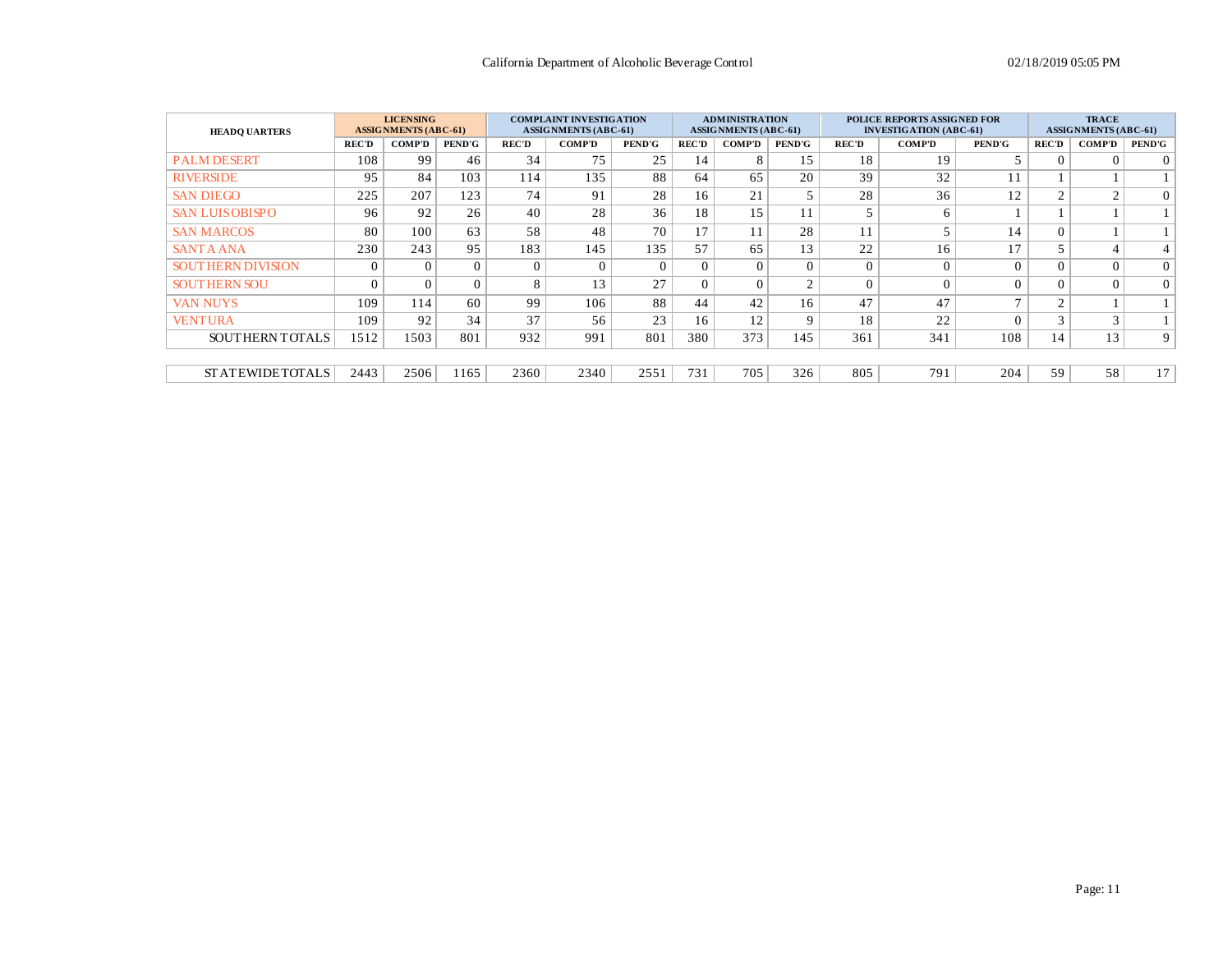#### **ARRESTS**

|                           | <b>PREMISES VISITED</b> |                    |     |               | <b>ARRESTS/CITATIONS</b> |               |          |                |                                          |
|---------------------------|-------------------------|--------------------|-----|---------------|--------------------------|---------------|----------|----------------|------------------------------------------|
| <b>HEADO UARTERS</b>      |                         |                    |     | <b>MINORS</b> |                          | <b>OTHERS</b> |          | <b>TOTAL</b>   | <b>TOTAL WARNING</b><br><b>LTRS SENT</b> |
|                           | <b>LICENSING</b>        | <b>ENFORCEMENT</b> | ABC | <b>JT</b>     | ABC                      | <b>JT</b>     | ABC      | <b>JT</b>      |                                          |
| <b>GAP NORTHERN</b>       |                         | 2891               | 160 |               | 71                       |               | 231      |                |                                          |
| <b>GAP SOUTHERN</b>       | $\theta$                | 2591               | 54  |               | 113                      |               | 167      |                | $\Omega$                                 |
| <b>HEADQUARTERS</b>       | 0                       |                    |     |               |                          |               | 0        | $\overline{0}$ | $\Omega$                                 |
| <b>LICENSING</b>          | 0                       |                    |     |               |                          |               |          | $\overline{0}$ | $\Omega$                                 |
| TEU                       | 42                      | 592                | 8   |               | $\Omega$                 | $\Omega$      | 17       | $\Omega$       | 25                                       |
| <b>TRACE</b>              | $\theta$                |                    | ∩   |               |                          | 0             |          | $\Omega$       | $\Omega$                                 |
| <b>TRAININGNORTH</b>      | $\Omega$                |                    |     |               |                          | 0             | $\Omega$ | $\Omega$       | $\Omega$                                 |
| <b>TRAINING SOUTH</b>     | $\theta$                |                    |     |               |                          | 0             | 0        | $\mathcal{O}$  | $\Omega$                                 |
| <b>HEADQUARTERSTOTALS</b> | 42                      | 6074               | 222 |               | 193                      |               | 415      |                | 26                                       |

|                          | <b>PREMISES VISITED</b> |                    |               |           |             |                |            |                |                                          |
|--------------------------|-------------------------|--------------------|---------------|-----------|-------------|----------------|------------|----------------|------------------------------------------|
| <b>NORTHERN</b>          |                         |                    | <b>MINORS</b> |           |             | <b>OTHERS</b>  |            | <b>TOTAL</b>   | <b>TOTAL WARNING</b><br><b>LTRS SENT</b> |
|                          | <b>LICENSING</b>        | <b>ENFORCEMENT</b> | ABC           | <b>JT</b> | ABC         | <b>JT</b>      | <b>ABC</b> | <b>JT</b>      |                                          |
| <b>CONCORD</b>           | $\theta$                |                    | $\sqrt{ }$    | $\theta$  | $\Omega$    | $\Omega$       | $\Omega$   | $\Omega$       | 0                                        |
| <b>EUREKA</b>            | 39                      | 69                 | 16            | $\Omega$  | 18          | $\Omega$       | 34         | $\Omega$       | 6                                        |
| <b>FRESNO</b>            | 419                     | 1525               | 24            | $\Omega$  | 40          | $\Omega$       | 64         | $\Omega$       | 21                                       |
| <b>NORTHERN DIVISION</b> | $\theta$                | $\Omega$           | $\Omega$      | $\Omega$  | $\Omega$    | $\Omega$       | $\Omega$   | $\Omega$       | $\overline{0}$                           |
| <b>NORTHERN SOU</b>      | $\theta$                | 4332               | 375           | $\Omega$  | 291         | $\Omega$       | 666        | $\Omega$       | 0 <sup>1</sup>                           |
| <b>OAKLAND</b>           | 636                     | 1611               | 187           | $\Omega$  | 68          | $\Omega$       | 255        | $\Omega$       | 18                                       |
| <b>REDDING</b>           | 103                     | 520                | 83            | $\Omega$  | 18          | $\Omega$       | 101        | $\Omega$       | 22                                       |
| <b>SACRAMENTO</b>        | 802                     | 1855               | 98            |           | 86          | $\Omega$       | 184        |                | 25                                       |
| <b>SALINAS</b>           | 241                     | 1103               | 27            | $\Omega$  | $\mathbf Q$ | $\theta$       | 36         | $\Omega$       | 5 <sup>1</sup>                           |
| <b>SAN FRANCISCO</b>     | 581                     | 766                | 119           | $\Omega$  | 35          | $\Omega$       | 154        | $\Omega$       | 12                                       |
| <b>SAN JOSE</b>          | 389                     | 1639               | 25            | $\Omega$  | 15          | $\Omega$       | 40         | $\Omega$       | 3 <sub>1</sub>                           |
| <b>SANTA ROSA</b>        | 1063                    | 1668               | 91            | $\Omega$  | 186         | $\overline{2}$ | 277        | $\overline{2}$ | 6                                        |
| <b>STOCKTON</b>          | 766                     | 3588               | 166           | $\theta$  | 116         | $\Omega$       | 282        | $\Omega$       | 2                                        |
| NORTHERN TOTALS          | 5039                    | 18676              | 1211          |           | 882         | $\overline{2}$ | 2093       | 3              | 120                                      |

|                              | <b>PREMISES VISITED</b>                |            |    |               |                |               |    |              |                                          |
|------------------------------|----------------------------------------|------------|----|---------------|----------------|---------------|----|--------------|------------------------------------------|
| <b>SOUTHERN</b>              |                                        |            |    | <b>MINORS</b> |                | <b>OTHERS</b> |    | <b>TOTAL</b> | <b>TOTAL WARNING</b><br><b>LTRS SENT</b> |
|                              | <b>LICENSING</b><br><b>ENFORCEMENT</b> | <b>ABC</b> | JT | <b>ABC</b>    | J <sub>T</sub> | ABC           | JT |              |                                          |
| <b>BAKERSFIELD</b>           | 209                                    | 1303       | 10 |               | 22             |               | 32 |              |                                          |
| <b>CERRIT OS ENFORCEMENT</b> |                                        | 1364       | 41 |               | 23             |               | 64 |              |                                          |
| <b>LA/METRO</b>              | 468                                    |            |    |               |                |               |    |              |                                          |
| LB/LAKEWOOD                  | 232                                    | 1004       | 53 |               | 26             |               | 79 |              | 12 <sup>1</sup>                          |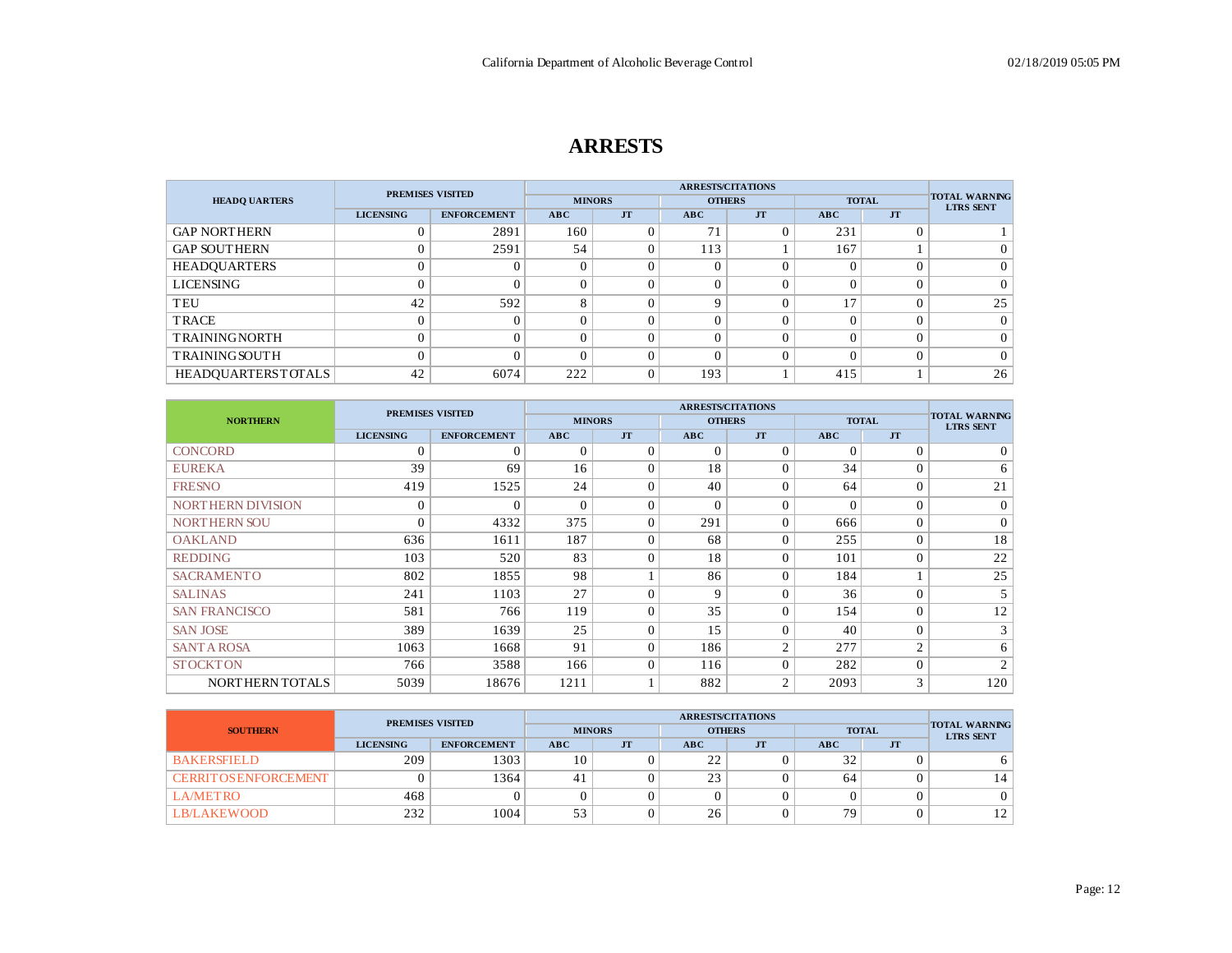|                           | <b>PREMISES VISITED</b> |                    |            |               | <b>TOTAL WARNING</b> |                |          |                  |                  |
|---------------------------|-------------------------|--------------------|------------|---------------|----------------------|----------------|----------|------------------|------------------|
| <b>HEADO UARTERS</b>      |                         |                    |            | <b>MINORS</b> |                      | <b>OTHERS</b>  |          | <b>TOTAL</b>     | <b>LTRS SENT</b> |
|                           | <b>LICENSING</b>        | <b>ENFORCEMENT</b> | <b>ABC</b> | <b>JT</b>     | ABC                  | <b>JT</b>      | ABC      | <b>JT</b>        |                  |
| <b>MONROVIA</b>           | 703                     | 208                | 35         | $\Omega$      | 40                   | $\Omega$       | 75       | $\Omega$         | 24               |
| <b>PALM DESERT</b>        | 215                     | 665                | 263        | $\Omega$      | 176                  | $\Omega$       | 439      | $\overline{0}$   | 4                |
| <b>RIVERSIDE</b>          | 675                     | 1066               | 122        | $\Omega$      | 114                  | $\Omega$       | 236      | $\overline{0}$   | 47               |
| <b>SAN DIEGO</b>          | 623                     | 938                | 70         | $\Omega$      | 38                   | $\Omega$       | 108      | $\overline{0}$   | 21               |
| <b>SAN LUISOBISPO</b>     | 477                     | 1126               | 40         | $\Omega$      | 8                    | $\theta$       | 48       | $\overline{0}$   | $\overline{2}$   |
| <b>SAN MARCOS</b>         | 212                     | 1055               | 65         | $\theta$      | 27                   | $\theta$       | 92       | $\overline{0}$   | 9                |
| <b>SANTA ANA</b>          | 854                     | 1216               | 40         | $\Omega$      | 40                   | $\theta$       | 80       | $\overline{0}$   | 24               |
| <b>SOUT HERN DIVISION</b> | $\overline{0}$          | $\Omega$           | $\Omega$   | $\Omega$      | $\Omega$             | $\theta$       | $\theta$ | $\theta$         | $\Omega$         |
| <b>SOUTHERN SOU</b>       | $\Omega$                | 212                | 67         | $\Omega$      | 79                   | $\Omega$       | 146      | $\overline{0}$   | $\Omega$         |
| <b>VAN NUYS</b>           | 427                     | 1562               | 54         | $\Omega$      | 18                   | $\Omega$       | 72       | $\theta$         | 26               |
| <b>VENTURA</b>            | 273                     | 655                | 19         | $\Omega$      | 13                   | $\theta$       | 32       | $\overline{0}$   | 9                |
| SOUTHERN TOTALS           | 5368                    | 12374              | 879        | $\mathbf{0}$  | 624                  | $\overline{0}$ | 1503     | $\boldsymbol{0}$ | 198              |
|                           |                         |                    |            |               |                      |                |          |                  |                  |
| <b>STATEWIDETOTALS</b>    | 10449                   | 37124              | 2312       |               | 1699                 | 3              | 4011     | 4                | 344              |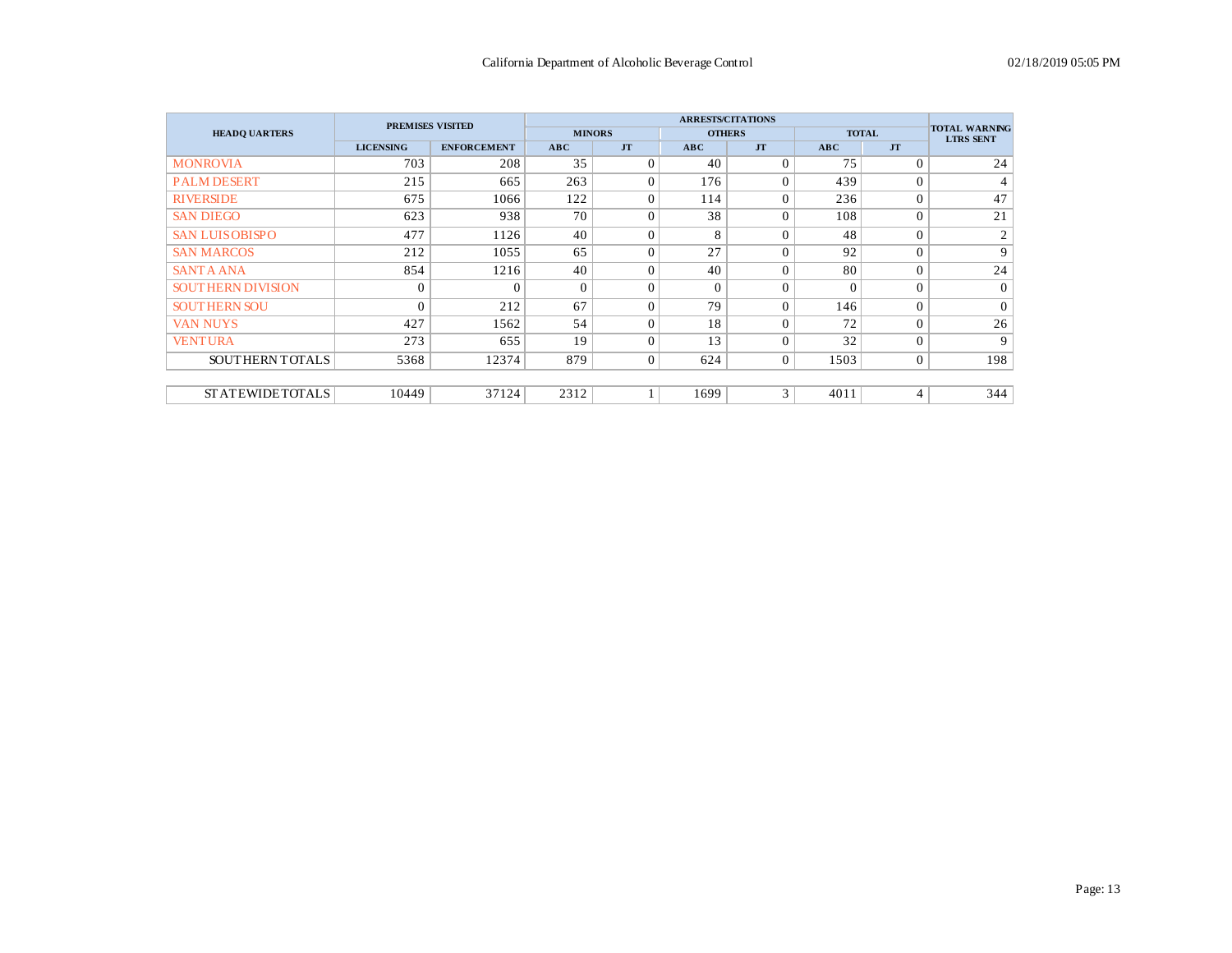## **ACCUSATIONS REGISTERED BY COUNT - PART 1**

| <b>HEADO UARTERS</b>                 | <b>TOTAL ACCUSATIONS</b><br><b>REGISTERED</b> |            | <b>MINOR</b><br><b>VIOLATIONS</b> | <b>MINOR DECOY</b> |           | <b>OBVIOUSLY</b><br><b>INTOXICATED</b> |           |     | <b>DRUGS</b> | <b>DISORDERLY</b><br><b>PREMISES</b> |           | <b>RETAIL OPERATING</b><br><b>STANDARDS</b> |           | <b>WEAPONS</b><br><b>VIOLATIONS</b> |           | <b>STOLEN</b><br><b>PROPERTY</b> |           |
|--------------------------------------|-----------------------------------------------|------------|-----------------------------------|--------------------|-----------|----------------------------------------|-----------|-----|--------------|--------------------------------------|-----------|---------------------------------------------|-----------|-------------------------------------|-----------|----------------------------------|-----------|
|                                      |                                               | <b>ABC</b> | <b>BT</b>                         | ABC                | <b>BT</b> | <b>ABC</b>                             | <b>BT</b> | ABC | <b>BT</b>    | <b>ABC</b>                           | <b>BT</b> | <b>ABC</b>                                  | <b>BT</b> | <b>ABC</b>                          | <b>BT</b> | <b>ABC</b>                       | <b>BT</b> |
| <b>GAP NORTHERN</b>                  |                                               |            |                                   |                    |           |                                        |           |     |              |                                      |           |                                             |           |                                     |           |                                  | $\Omega$  |
| TEU                                  | 65                                            |            |                                   |                    |           |                                        |           |     |              |                                      |           |                                             |           |                                     |           |                                  | $\Omega$  |
| <b>HEADOUARTERS</b><br><b>TOTALS</b> | 69                                            |            |                                   |                    |           |                                        |           |     |              |                                      |           |                                             |           |                                     |           |                                  | $\Omega$  |

| <b>NORTHERN</b>      | <b>TOTAL ACCUSATIONS</b><br><b>REGISTERED</b> | <b>MINOR</b><br><b>VIOLATIONS</b> |              | <b>MINOR DECOY</b> |           | <b>OBVIOUSLY</b><br><b>INTOXICATED</b> |           | <b>DRUGS</b>   |           | <b>DISORDERLY</b><br><b>PREMISES</b> |           | <b>RETAIL OPERATING</b><br><b>STANDARDS</b> |           | <b>WEAPONS</b><br><b>VIOLATIONS</b> |           | <b>STOLEN</b><br><b>PROPERTY</b> |                |
|----------------------|-----------------------------------------------|-----------------------------------|--------------|--------------------|-----------|----------------------------------------|-----------|----------------|-----------|--------------------------------------|-----------|---------------------------------------------|-----------|-------------------------------------|-----------|----------------------------------|----------------|
|                      |                                               | ABC                               | <b>BT</b>    | ABC                | <b>BT</b> | ABC                                    | <b>BT</b> | ABC            | <b>BT</b> | <b>ABC</b>                           | <b>BT</b> | ABC                                         | <b>BT</b> | ABC                                 | <b>BT</b> | <b>ABC</b>                       | <b>BT</b>      |
| <b>EUREKA</b>        |                                               | $\Omega$                          |              | $\Omega$           | $\Omega$  |                                        | 0         | $\Omega$       | $\Omega$  | 0                                    | $\Omega$  | $\Omega$                                    | $\Omega$  | $\Omega$                            | $\Omega$  |                                  | $\Omega$       |
| <b>FRESNO</b>        | 66                                            | 8                                 |              | 15                 | 9         | $\sim$                                 | 0         | 6              | $\Omega$  | 0                                    |           | $\sim$                                      | $\sim$    | $\sim$                              |           |                                  | $\Omega$       |
| <b>OAKLAND</b>       | 132                                           | 11                                | 15           | 42                 | 26        |                                        |           |                | $\Omega$  | 6                                    | $\sim$    | $\circ$<br>$\Delta$                         | $\Omega$  | $\sim$                              |           |                                  | $\Omega$       |
| <b>REDDING</b>       | 32                                            | $\bigcap$                         |              | 13                 | $\Omega$  | 0                                      |           | $\theta$       | $\Omega$  |                                      |           | $\sim$                                      | $\Omega$  | $\Omega$                            |           |                                  | $\Omega$       |
| <b>SACRAMENTO</b>    | 70                                            | 10                                | 27           | $\Omega$           | 10        |                                        |           | $\overline{2}$ | $\Omega$  | $\sim$                               | $\Omega$  | $\sim$                                      | $\Omega$  | $\Omega$                            | $\Omega$  |                                  | $\Omega$       |
| <b>SALINAS</b>       | 25                                            |                                   |              | 3                  | 9         | $\Omega$                               |           | $\Omega$       | $\Omega$  |                                      |           |                                             | $\Omega$  | $\Omega$                            |           |                                  | $\Omega$       |
| <b>SAN FRANCISCO</b> | 54                                            | 17                                | 13           | $\overline{4}$     | 10        |                                        |           | $\theta$       | $\Omega$  | $\Omega$                             |           |                                             | $\Omega$  |                                     |           |                                  | $\overline{0}$ |
| <b>SAN JOSE</b>      | 31                                            | 3                                 |              | 3                  | 3         | $\Omega$                               |           | 4              | $\Omega$  | 0                                    |           | $\sim$                                      | $\Omega$  | $\Omega$                            | $\Omega$  |                                  | $\Omega$       |
| <b>SANT A ROSA</b>   | 46                                            | 17                                | $\sim$       | $\overline{2}$     | $\Omega$  |                                        |           | $\theta$       | $\Omega$  | 0                                    |           |                                             | $\Omega$  | $\Omega$                            |           |                                  | $\Omega$       |
| <b>STOCKTON</b>      | 137                                           | 22                                | $\mathbf{r}$ | 41                 | 20        | 6                                      |           | $\Omega$       | $\Omega$  | 0                                    |           |                                             | $\Omega$  | $\Omega$                            | $\Omega$  |                                  | $\Omega$       |
| NORTHERN TOTALS      | 597                                           | 95                                | 71           | 123                | 87        | 13                                     |           | 13             | $\Omega$  | Q                                    |           | 17<br>$\perp$                               | $\sim$    |                                     |           |                                  | 0 <sup>1</sup> |

| <b>SOUTHERN</b><br><b>REGISTERED</b>  | <b>TOTAL ACCUSATIONS</b> |               | <b>MINOR</b><br><b>VIOLATIONS</b> | <b>MINOR DECOY</b> |                | <b>OBVIOUSLY</b><br><b>INTOXICATED</b> |           | <b>DRUGS</b> |              | <b>DISORDERLY</b><br><b>PREMISES</b> |           | <b>RETAIL OPERATING</b><br><b>STANDARDS</b> |           | <b>WEAPONS</b><br><b>VIOLATIONS</b> |           | <b>STOLEN</b><br><b>PROPERTY</b> |                |
|---------------------------------------|--------------------------|---------------|-----------------------------------|--------------------|----------------|----------------------------------------|-----------|--------------|--------------|--------------------------------------|-----------|---------------------------------------------|-----------|-------------------------------------|-----------|----------------------------------|----------------|
|                                       |                          | <b>ABC</b>    | <b>BT</b>                         | ABC                | <b>BT</b>      | ABC                                    | <b>BT</b> | ABC          | <b>BT</b>    | ABC                                  | <b>BT</b> | ABC                                         | <b>BT</b> | ABC                                 | <b>BT</b> | ABC                              | <b>BT</b>      |
| <b>BAKERSFIELD</b>                    | 41                       |               | 18                                | $\Omega$           | $\Omega$       | $\Omega$                               |           | $\sim$       |              | $\Omega$                             | $\Omega$  |                                             | 2         | $\Omega$                            | $\Omega$  | $\Omega$                         | $\overline{0}$ |
| <b>CERRITOS</b><br><b>ENFORCEMENT</b> | 79                       |               |                                   | $\overline{2}$     | 28             |                                        |           | $\sim$       | $\mathbf{0}$ |                                      |           |                                             | $\theta$  | $\theta$                            |           |                                  | 0 <sup>1</sup> |
| <b>LB/LAKEWOOD</b>                    | 48                       |               | 8                                 | 14                 | $\mathcal{L}$  | $\Omega$                               | $\Omega$  | $\sim$       | $\Omega$     | $\Omega$                             | $\Omega$  |                                             | $\theta$  | $\Omega$                            | $\Omega$  |                                  | $\Omega$       |
| <b>MONROVIA</b>                       | 55                       |               | 10                                | 6                  | 12             | $\theta$                               |           | $\bigcap$    | $\Omega$     |                                      | $\Omega$  |                                             | $\Omega$  | $\Omega$                            | $\Omega$  |                                  | $\overline{0}$ |
| <b>PALM DESERT</b>                    | 18                       | $\Omega$      |                                   | $\Omega$           | $\Omega$       | $\Omega$                               | $\Omega$  | $\Omega$     | $\Omega$     | $\Omega$                             | $\Omega$  | $\sim$                                      | $\Omega$  | $\theta$                            | $\Omega$  |                                  | $\overline{0}$ |
| <b>RIVERSIDE</b>                      | 82                       | 8             | 30                                |                    | 4              | $\sim$                                 | $\Omega$  | 3            |              | $\Omega$                             | $\Omega$  |                                             | $\Omega$  | $\Omega$                            | $\Omega$  |                                  | $\overline{0}$ |
| <b>SAN DIEGO</b>                      | 39                       |               |                                   | 2                  | $\sim$         | $\sim$                                 | $\Omega$  | 4            | $\Omega$     | $\Omega$                             | $\Omega$  |                                             | $\Omega$  | $\Omega$                            | $\Omega$  |                                  | $\overline{0}$ |
| <b>SAN LUISOBISPO</b>                 | 29                       | $\Omega$      |                                   | $\Omega$           | $\overline{ }$ | $\Omega$                               | $\Omega$  | $\Omega$     | $\Omega$     | $\Omega$                             | $\Omega$  | $\Omega$                                    | 3         | $\Omega$                            | $\Omega$  |                                  | $\overline{0}$ |
| <b>SAN MARCOS</b>                     | 31                       | $\mathcal{R}$ | $\Omega$                          |                    | $\Omega$       | 8                                      | $\Omega$  |              | $\Omega$     | $\Omega$                             | $\Omega$  | $\sim$                                      | $\Omega$  | $\Omega$                            | $\Omega$  |                                  | $\overline{0}$ |
| <b>SANTA ANA</b>                      | 51                       | $\mathbf Q$   | 12                                |                    | 8              | $\Omega$                               |           | 2            | $\Omega$     | $\Omega$                             | $\Omega$  |                                             | $\Omega$  | $\Omega$                            | $\Omega$  |                                  | $\overline{0}$ |
| <b>VAN NUYS</b>                       | 77                       | 20            | 18                                | 2                  | 9              | $\Omega$                               | $\Omega$  | 3            | $\Omega$     | $\Omega$                             | $\Omega$  |                                             | $\theta$  | $\theta$                            | $\Omega$  |                                  | $\overline{0}$ |
| <b>VENTURA</b>                        | 27                       |               | $\overline{4}$                    | $\Omega$           | 4              |                                        | $\Omega$  | $\Omega$     | $\Omega$     |                                      | $\Omega$  | $\Omega$                                    | $\Omega$  | $\Omega$                            | $\Omega$  | $\Omega$                         | $\overline{0}$ |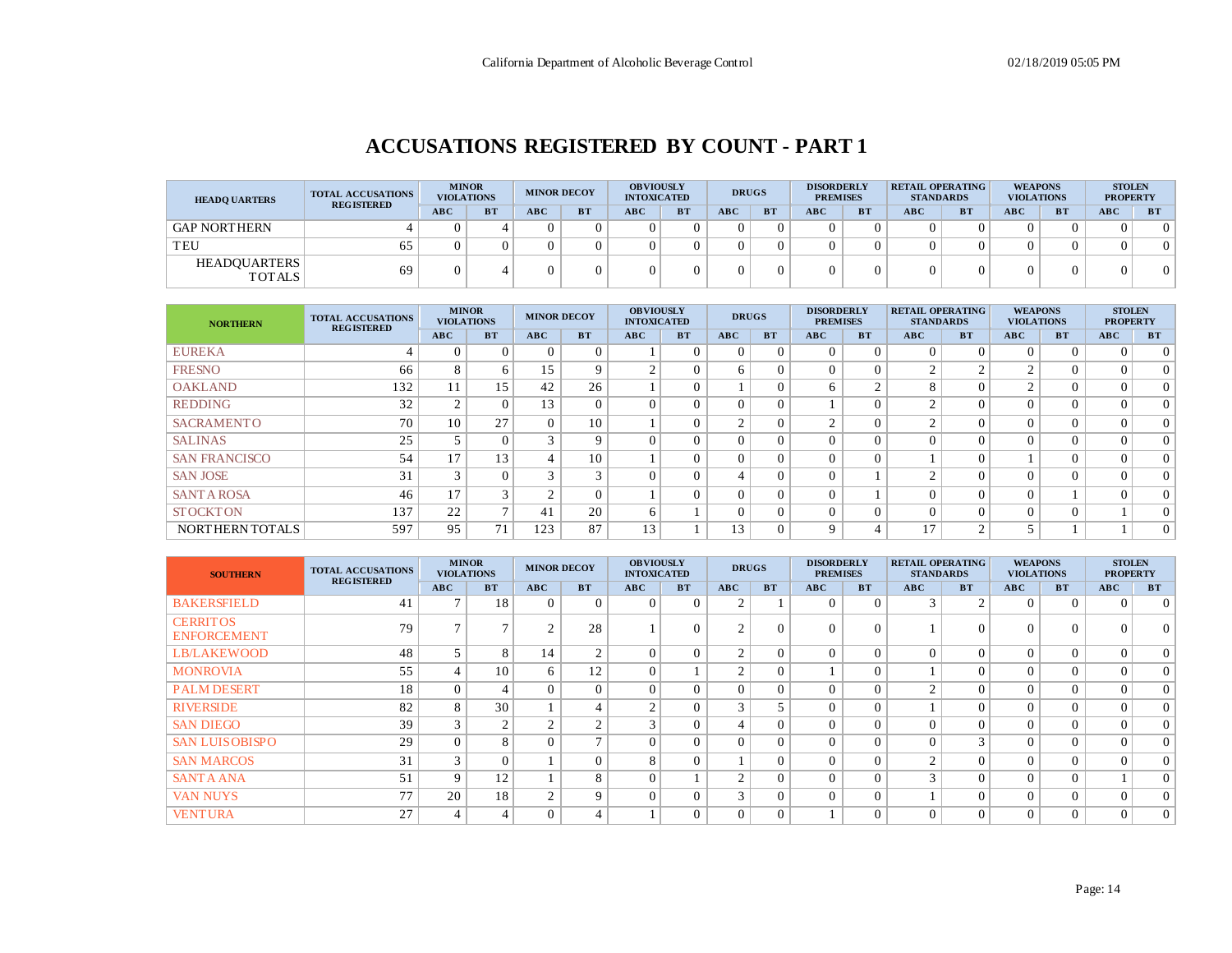| <b>HEADO UARTERS</b> |                        | <b>TOTAL ACCUSATIONS</b><br><b>REGISTERED</b> | <b>MINOR</b><br><b>VIOLATIONS</b> |           | <b>MINOR DECOY</b> |           | <b>OBVIOUSLY</b><br><b>INTOXICATED</b> |           | <b>DRUGS</b> |           | <b>DISORDERLY</b><br><b>PREMISES</b> |           | <b>RETAIL OPERATING</b><br><b>STANDARDS</b> |           | <b>WEAPONS</b><br><b>VIOLATIONS</b> |           | <b>STOLEN</b><br><b>PROPERTY</b> |           |
|----------------------|------------------------|-----------------------------------------------|-----------------------------------|-----------|--------------------|-----------|----------------------------------------|-----------|--------------|-----------|--------------------------------------|-----------|---------------------------------------------|-----------|-------------------------------------|-----------|----------------------------------|-----------|
|                      |                        |                                               | <b>ABC</b>                        | <b>BT</b> | <b>ABC</b>         | <b>BT</b> | <b>ABC</b>                             | <b>BT</b> | <b>ABC</b>   | <b>BT</b> | ABC                                  | <b>BT</b> | <b>ABC</b>                                  | <b>BT</b> | <b>ABC</b>                          | <b>BT</b> | <b>ABC</b>                       | <b>BT</b> |
|                      | <b>SOUTHERN TOTALS</b> | 57'                                           | 70                                | c         | 29                 | 76.       |                                        |           | 21<br>- -    |           |                                      |           |                                             |           |                                     | 0         |                                  |           |
|                      |                        |                                               |                                   |           |                    |           |                                        |           |              |           |                                      |           |                                             |           |                                     |           |                                  |           |
|                      | <b>STATEWIDETOTALS</b> | 1243                                          | 165                               | 196       | 152                | 163       | 28                                     |           | 34           |           |                                      |           |                                             |           |                                     |           |                                  |           |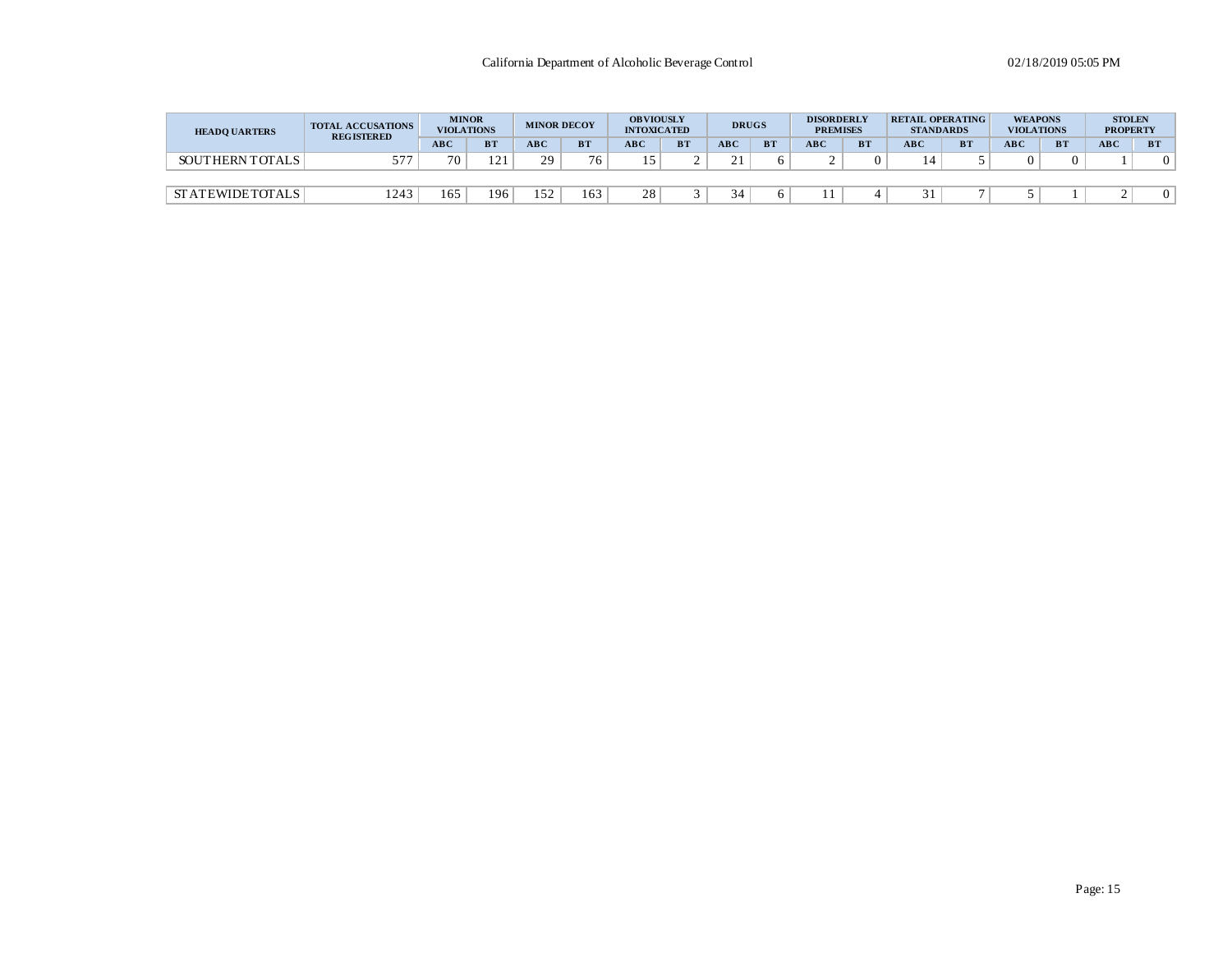#### **ACCUSATIONS REGISTERED BY COUNT - PART 2**

| <b>HEADQ UARTERS</b>                 | <b>GAMBLING</b> |           | <b>SOLICITING</b><br><b>DRINKS</b> |           |            | <b>AFTER HOURS</b> | <b>BUSINESS</b><br><b>PRACTICES</b> |           |     | <b>MORAL TURPITUDE</b> | <b>PROSTITUTION</b> |           |     | VIOLATION OF<br><b>CONDITIONS</b> | <b>OTHER</b> |           | <b>TOTAL VIOLATIONS</b> |           |
|--------------------------------------|-----------------|-----------|------------------------------------|-----------|------------|--------------------|-------------------------------------|-----------|-----|------------------------|---------------------|-----------|-----|-----------------------------------|--------------|-----------|-------------------------|-----------|
|                                      | <b>ABC</b>      | <b>BT</b> | ABC                                | <b>BT</b> | <b>ABC</b> | <b>BT</b>          | <b>ABC</b>                          | <b>BT</b> | ABC | <b>BT</b>              | ABC                 | <b>BT</b> | ABC | <b>BT</b>                         | ABC          | <b>BT</b> | <b>ABC</b>              | <b>BT</b> |
| <b>GAP NORTHERN</b>                  |                 |           |                                    |           |            |                    |                                     |           |     |                        |                     |           |     |                                   |              |           |                         |           |
| TEU                                  |                 |           |                                    |           |            |                    | 90                                  |           |     |                        |                     |           |     |                                   |              |           | 101                     |           |
| <b>HEADOUARTERS</b><br><b>TOTALS</b> |                 |           |                                    |           |            |                    | 90                                  |           |     |                        |                     |           |     |                                   |              |           | 101                     |           |

| <b>NORTHERN</b>      | <b>GAMBLING</b> |           | <b>SOLICITING</b><br><b>DRINKS</b> |           | <b>AFTER HOURS</b> |           | <b>BUSINESS</b><br><b>PRACTICES</b> |           | <b>MORAL TURPITUDE</b> |           | <b>PROSTITUTION</b> |           | VIOLATION OF<br><b>CONDITIONS</b> |           | <b>OTHER</b> |                | <b>TOTAL VIOLATIONS</b> |                 |
|----------------------|-----------------|-----------|------------------------------------|-----------|--------------------|-----------|-------------------------------------|-----------|------------------------|-----------|---------------------|-----------|-----------------------------------|-----------|--------------|----------------|-------------------------|-----------------|
|                      | ABC             | <b>BT</b> | <b>ABC</b>                         | <b>BT</b> | ABC                | <b>BT</b> | ABC                                 | <b>BT</b> | <b>ABC</b>             | <b>BT</b> | <b>ABC</b>          | <b>BT</b> | ABC                               | <b>BT</b> | <b>ABC</b>   | <b>BT</b>      | ABC                     | <b>BT</b>       |
| <b>EUREKA</b>        |                 | $\Omega$  | $\Omega$                           |           |                    | $\Omega$  | $\Omega$                            | $\Omega$  |                        | $\Omega$  | $\Omega$            | $\Omega$  |                                   |           |              |                | 5                       | 0 <sup>1</sup>  |
| <b>FRESNO</b>        |                 | $\Omega$  | $\Omega$                           | $\Omega$  |                    | $\Omega$  | 8                                   | $\Omega$  | $\sim$                 |           |                     | $\Omega$  | $\sim$                            | $\Omega$  | $\Omega$     |                | 62                      | 18 <sup>1</sup> |
| <b>OAKLAND</b>       | $\Omega$        | $\Omega$  | $\Omega$                           | $\Omega$  |                    | $\theta$  | 26                                  | $\Omega$  | $\sim$                 | $\Omega$  | $\Omega$            | $\Omega$  | $\overline{ }$                    |           | 22           |                | 128                     | 44              |
| <b>REDDING</b>       |                 | $\Omega$  | $\Omega$                           | $\Omega$  |                    | $\theta$  | $\overline{ }$                      | $\Omega$  | $\sim$                 | $\Omega$  | $\Omega$            | $\theta$  | $\sim$                            |           | 10           | $\Omega$       | 41                      | $\overline{0}$  |
| <b>SACRAMENTO</b>    |                 | $\theta$  | $\Omega$                           | $\Omega$  |                    | $\theta$  | $\mathbf Q$                         |           |                        | $\Omega$  |                     | $\theta$  |                                   |           | 12           |                | 41                      | 40              |
| <b>SALINAS</b>       |                 | $\Omega$  | $\Omega$                           | $\Omega$  |                    |           | 6                                   | $\Omega$  |                        |           |                     | $\Omega$  | $\overline{a}$                    | $\Omega$  | $\sim$       |                | 24                      | 10 <sup>1</sup> |
| <b>SAN FRANCISCO</b> | $\Omega$        | $\Omega$  | $\Omega$                           |           | $\sim$             | $\Omega$  | $\overline{ }$                      | $\Omega$  |                        |           |                     | $\Omega$  | $\sim$                            |           |              |                | 39                      | 23              |
| <b>SAN JOSE</b>      | $\sim$          |           | $\Omega$                           | $\Omega$  |                    |           | 4                                   | $\Omega$  |                        | $\Omega$  | $\Omega$            | $\Omega$  |                                   |           |              |                | 33                      | 8 <sup>1</sup>  |
| <b>SANT A ROSA</b>   | $\Omega$        | $\Omega$  | $\Omega$                           | $\Omega$  |                    |           | 12                                  | $\Omega$  | $\sim$                 |           | $\Omega$            | $\Omega$  | $\Omega$                          |           | 11           | $\Omega$       | 45                      | 6               |
| <b>STOCKTON</b>      |                 | $\Omega$  |                                    |           |                    | $\Omega$  | 39                                  | $\Omega$  |                        |           | $\Omega$            | $\Omega$  |                                   |           | $\Omega$     | 3              | 124                     | 32              |
| NORTHERN TOTALS      | $\mathbf{r}$    |           |                                    | $\Omega$  | 10                 | 3         | 118                                 |           | 12                     |           | $\Omega$            | $\Omega$  | 33                                | $\sim$    | 85           | $\overline{ }$ | 542                     | 181             |

| <b>SOUTHERN</b>                       | <b>GAMBLING</b> |           | <b>SOLICITING</b><br><b>DRINKS</b> |           |          | <b>AFTER HOURS</b> | <b>BUSINESS</b><br><b>PRACTICES</b> |           | <b>MORAL TURPITUDE</b> |               | <b>PROSTITUTION</b> |           | <b>CONDITIONS</b> | VIOLATION OF  | <b>OTHER</b> |           | <b>TOTAL VIOLATIONS</b> |                 |
|---------------------------------------|-----------------|-----------|------------------------------------|-----------|----------|--------------------|-------------------------------------|-----------|------------------------|---------------|---------------------|-----------|-------------------|---------------|--------------|-----------|-------------------------|-----------------|
|                                       | ABC             | <b>BT</b> | ABC                                | <b>BT</b> | ABC      | <b>BT</b>          | ABC                                 | <b>BT</b> | ABC                    | <b>BT</b>     | ABC                 | <b>BT</b> | ABC               | <b>BT</b>     | ABC          | <b>BT</b> | ABC                     | <b>BT</b>       |
| <b>BAKERSFIELD</b>                    |                 | $\Omega$  | $\Omega$                           |           | $\Omega$ | $\theta$           | 5                                   | $\Omega$  | $\Omega$               | $\Omega$      |                     | $\Omega$  | $\sim$            | $\Omega$      | $\sim$       |           | 29                      | 22              |
| <b>CERRITOS</b><br><b>ENFORCEMENT</b> |                 |           | $\sim$                             |           |          | 8                  |                                     |           |                        |               | $\theta$            | $\Omega$  | 12                |               |              | 10        | 45                      | 63              |
| <b>LB/LAKEWOOD</b>                    | $\mathcal{L}$   | $\Omega$  | $\Omega$                           | $\Omega$  | $\Omega$ | $\theta$           | 8                                   | $\Omega$  |                        | 3             | $\Omega$            | $\Omega$  | 6                 | $\Omega$      | 8            | $\Omega$  | 50                      | 13              |
| <b>MONROVIA</b>                       | $\bigcap$       | $\Omega$  | 2                                  | $\Omega$  |          | $\Omega$           | 9                                   |           | $\sim$                 | $\mathcal{R}$ | $\Omega$            | $\Omega$  | 3                 | $\Omega$      | h            | $\Omega$  | 38                      | 27              |
| <b>PALM DESERT</b>                    |                 | $\Omega$  | $\Omega$                           | $\Omega$  | $\Omega$ | $\Omega$           | 5                                   | $\Omega$  |                        | $\Omega$      | $\Omega$            | $\Omega$  |                   | $\Omega$      |              | 2         | 17                      | 6               |
| <b>RIVERSIDE</b>                      | $\mathcal{L}$   |           | 4                                  | $\Omega$  |          | $\theta$           | 14                                  | $\Omega$  |                        | $\Omega$      | $\Omega$            | $\Omega$  | 5                 |               | 14           | $\Omega$  | 58                      | 41              |
| <b>SAN DIEGO</b>                      | $\bigcap$       | $\Omega$  |                                    |           |          | $\theta$           | 17                                  | $\Omega$  |                        |               | $\Omega$            | $\Omega$  | 13                | $\gamma$      |              | 3         | 54                      | 10 <sub>1</sub> |
| <b>SAN LUISOBISPO</b>                 | $\Omega$        | $\Omega$  | $\Omega$                           | $\Omega$  |          | $\theta$           | 8                                   | $\Omega$  |                        |               | $\Omega$            | $\Omega$  | $\gamma$          | $\Omega$      |              | 2         | 18                      | 21              |
| <b>SAN MARCOS</b>                     |                 | $\Omega$  | $\Omega$                           | $\Omega$  |          | $\Omega$           | 15                                  | $\Omega$  |                        | $\Omega$      | $\Omega$            | $\Omega$  | 4                 | $\Omega$      | 13           | $\Omega$  | 49                      | 0 <sup>1</sup>  |
| <b>SANTA ANA</b>                      |                 | $\Omega$  | $\Omega$                           | $\Omega$  |          |                    | 9                                   |           | $\sim$                 | $\Omega$      | $\Omega$            | $\Omega$  | 5                 |               | $\Omega$     |           | 34                      | 25              |
| <b>VAN NUYS</b>                       | $\sim$          | $\Omega$  | 3                                  |           | $\sim$   | $\Omega$           | 12                                  |           |                        | $\sim$        | $\Omega$            | $\Omega$  | 4                 | $\mathcal{L}$ | 6            |           | 61                      | 34              |
| <b>VENTURA</b>                        | $\Omega$        | $\Omega$  |                                    | $\Omega$  | 0        | $\Omega$           | $\overline{4}$                      |           | 0                      | $\Omega$      | $\theta$            | $\Omega$  | 5                 | $\Omega$      | 6            | $\Omega$  | 22                      | 9 <sup>°</sup>  |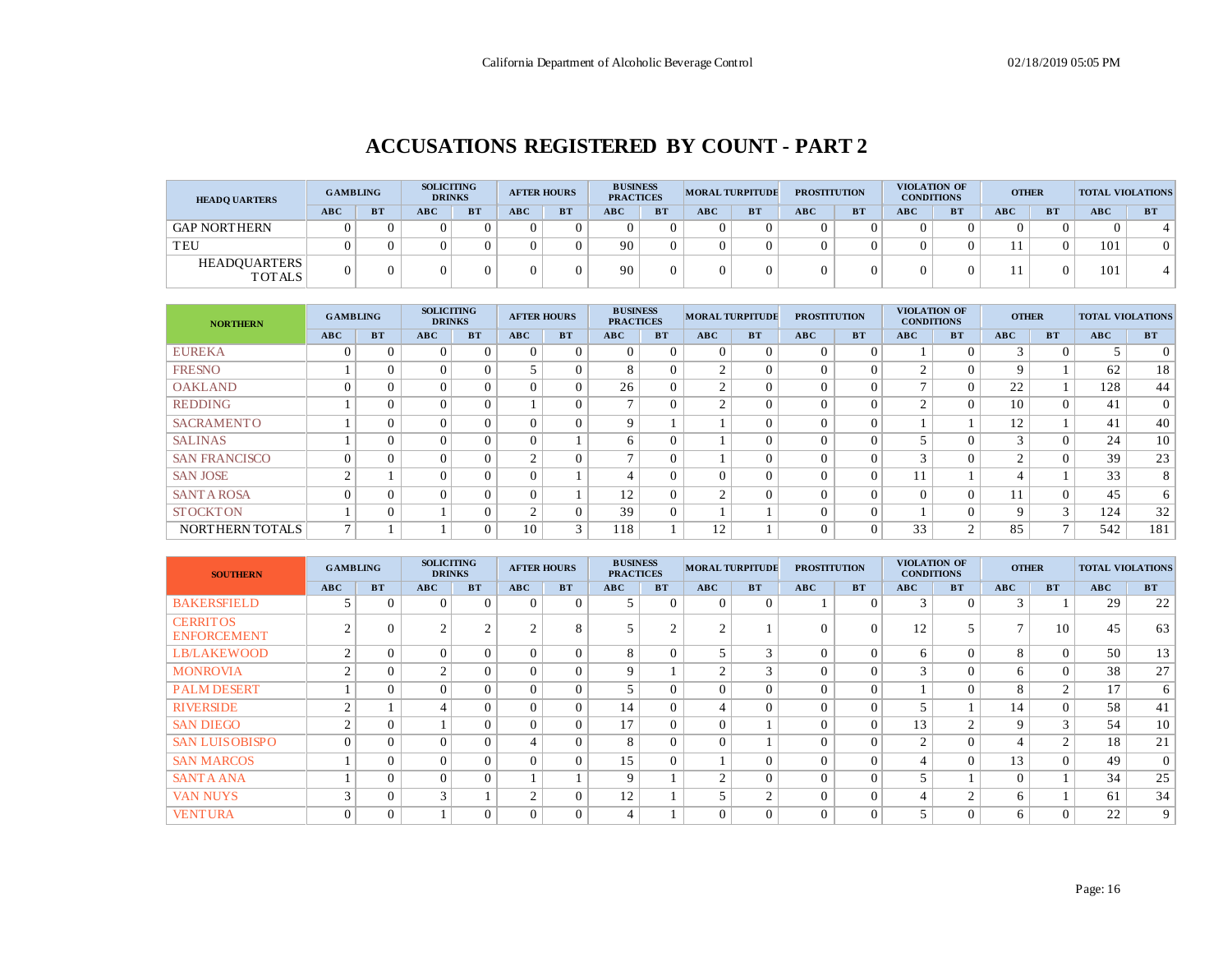| <b>HEADO UARTERS</b>   | <b>GAMBLING</b> |           | <b>SOLICITING</b><br><b>DRINKS</b> |           | <b>AFTER HOURS</b> |           | <b>BUSINESS</b><br><b>PRACTICES</b> |           |            | <b>MORAL TURPITUDE</b> | <b>PROSTITUTION</b> |           | <b>CONDITIONS</b> | VIOLATION OF | <b>OTHER</b> |           | <b>TOTAL VIOLATIONS</b> |           |
|------------------------|-----------------|-----------|------------------------------------|-----------|--------------------|-----------|-------------------------------------|-----------|------------|------------------------|---------------------|-----------|-------------------|--------------|--------------|-----------|-------------------------|-----------|
|                        | <b>ABC</b>      | <b>BT</b> | ABC                                | <b>BT</b> | <b>ABC</b>         | <b>BT</b> | <b>ABC</b>                          | <b>BT</b> | <b>ABC</b> | <b>BT</b>              | <b>ABC</b>          | <b>BT</b> | <b>ABC</b>        | <b>BT</b>    | <b>ABC</b>   | <b>BT</b> | <b>ABC</b>              | <b>BT</b> |
| SOUTHERN TOTALS        | 21              |           |                                    |           |                    |           | 111                                 |           |            |                        |                     |           |                   |              |              | 20        | 475                     | 271       |
|                        |                 |           |                                    |           |                    |           |                                     |           |            |                        |                     |           |                   |              |              |           |                         |           |
| <b>STATEWIDETOTALS</b> | 28              |           |                                    |           | 9                  |           | 319                                 |           |            |                        |                     |           | 96                |              | 180          | 27<br>∼   | 118                     | 456       |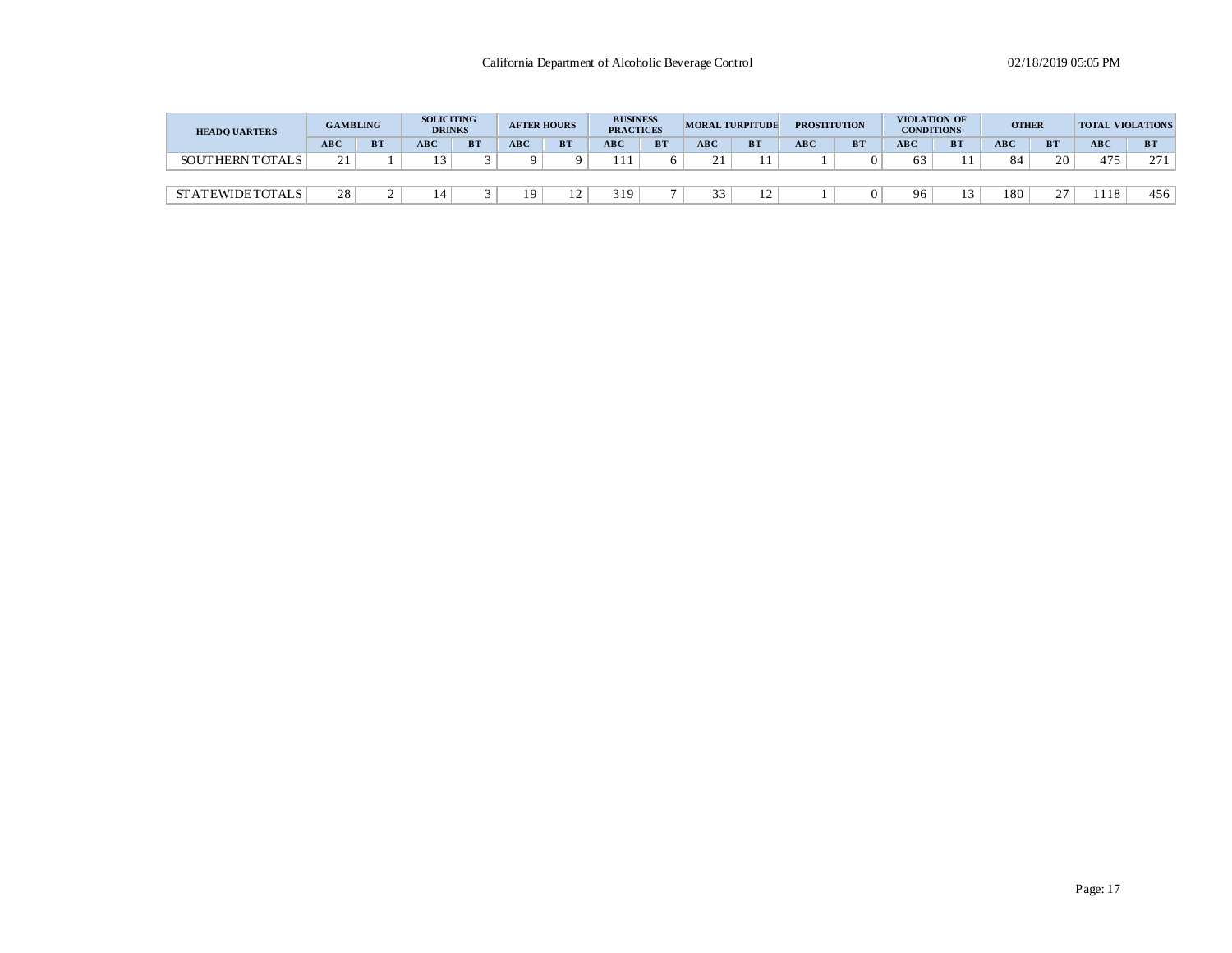## **MISCELLANEOUS**

| <b>HEADQ UARTERS</b> | <b>TEMP/INTR'M</b><br><b>RET PERMIT</b> | <b>SPEC DAILY</b><br><b>TEMP BEER/WINE</b> | <b>DAILY ON-SALE</b><br><b>GENERAL</b> | <b>CATERING</b><br><b>AUTH</b> |
|----------------------|-----------------------------------------|--------------------------------------------|----------------------------------------|--------------------------------|
| <b>GAP NORTHERN</b>  |                                         |                                            |                                        |                                |
| <b>GAP SOUTHERN</b>  |                                         |                                            |                                        |                                |
| <b>HEADQUARTERS</b>  |                                         |                                            |                                        |                                |
| LICENSING            | 170                                     |                                            |                                        |                                |
| TEU                  |                                         |                                            |                                        |                                |
| TRACE                |                                         |                                            |                                        |                                |
| <b>TRAININGNORTH</b> |                                         |                                            |                                        |                                |
| <b>TRAININGSOUTH</b> |                                         |                                            |                                        |                                |
| HEADOUARTERSTOTALS   | 170                                     |                                            |                                        |                                |

| <b>NORTHERN</b>      | <b>TEMP/INTR'M</b><br><b>RET PERMIT</b> | <b>SPEC DAILY</b><br><b>TEMP BEER/WINE</b> | <b>DAILY ON-SALE</b><br><b>GENERAL</b> | <b>CATERING</b><br><b>AUTH</b> |
|----------------------|-----------------------------------------|--------------------------------------------|----------------------------------------|--------------------------------|
| <b>CONCORD</b>       | 43                                      | 163                                        | 186                                    | $\overline{0}$                 |
| <b>EUREKA</b>        | 16                                      | 299                                        | 539                                    | 299                            |
| <b>FRESNO</b>        | 149                                     | 659                                        | 970                                    | 1142                           |
| NORTHERN DIVISION    | $\Omega$                                | $\Omega$                                   | $\overline{0}$                         | $\overline{0}$                 |
| NORTHERN SOU         | $\Omega$                                | 0                                          | $\overline{0}$                         | $\overline{0}$                 |
| <b>OAKLAND</b>       | 243                                     | 997                                        | 1075                                   | 862                            |
| <b>REDDING</b>       | 60                                      | 533                                        | 928                                    | 613                            |
| <b>SACRAMENTO</b>    | 148                                     | 1106                                       | 2701                                   | 1521                           |
| <b>SALINAS</b>       | 79                                      | 540                                        | 896                                    | 452                            |
| <b>SAN FRANCISCO</b> | 190                                     | 727                                        | 1055                                   | 1250                           |
| <b>SAN JOSE</b>      | 121                                     | 542                                        | 145                                    | 1132                           |
| <b>SANT A ROSA</b>   | 63                                      | 1800                                       | 1585                                   | 1119                           |
| <b>STOCKTON</b>      | 142                                     | 441                                        | 1308                                   | 827                            |
| YUBA CITY            | $\Omega$                                | $\Omega$                                   | $\overline{0}$                         | $\overline{0}$                 |
| NORTHERN TOTALS      | 1254                                    | 7807                                       | 11388                                  | 9217                           |

| <b>SOUTHERN</b>              | <b>TEMP/INTR'M</b><br><b>RET PERMIT</b> | <b>SPEC DAILY</b><br><b>TEMP BEER/WINE</b> | <b>DAILY ON-SALE</b><br><b>GENERAL</b> | <b>CATERING</b><br><b>AUTH</b> |
|------------------------------|-----------------------------------------|--------------------------------------------|----------------------------------------|--------------------------------|
| <b>BAKERSFIELD</b>           | 130                                     | 333                                        | 726                                    | 483                            |
| <b>CERRIT OS ENFORCEMENT</b> |                                         | 76                                         | 133                                    |                                |
| <b>INGLEWOOD</b>             |                                         |                                            |                                        |                                |
| <b>LA/METRO</b>              | 223                                     | 424                                        | 824                                    | 1176                           |
| <b>LB/LAKEWOOD</b>           | 79                                      | 513                                        | 834                                    | 526                            |
| <b>MONROVIA</b>              | 94                                      | 310                                        | 422                                    | 1466                           |